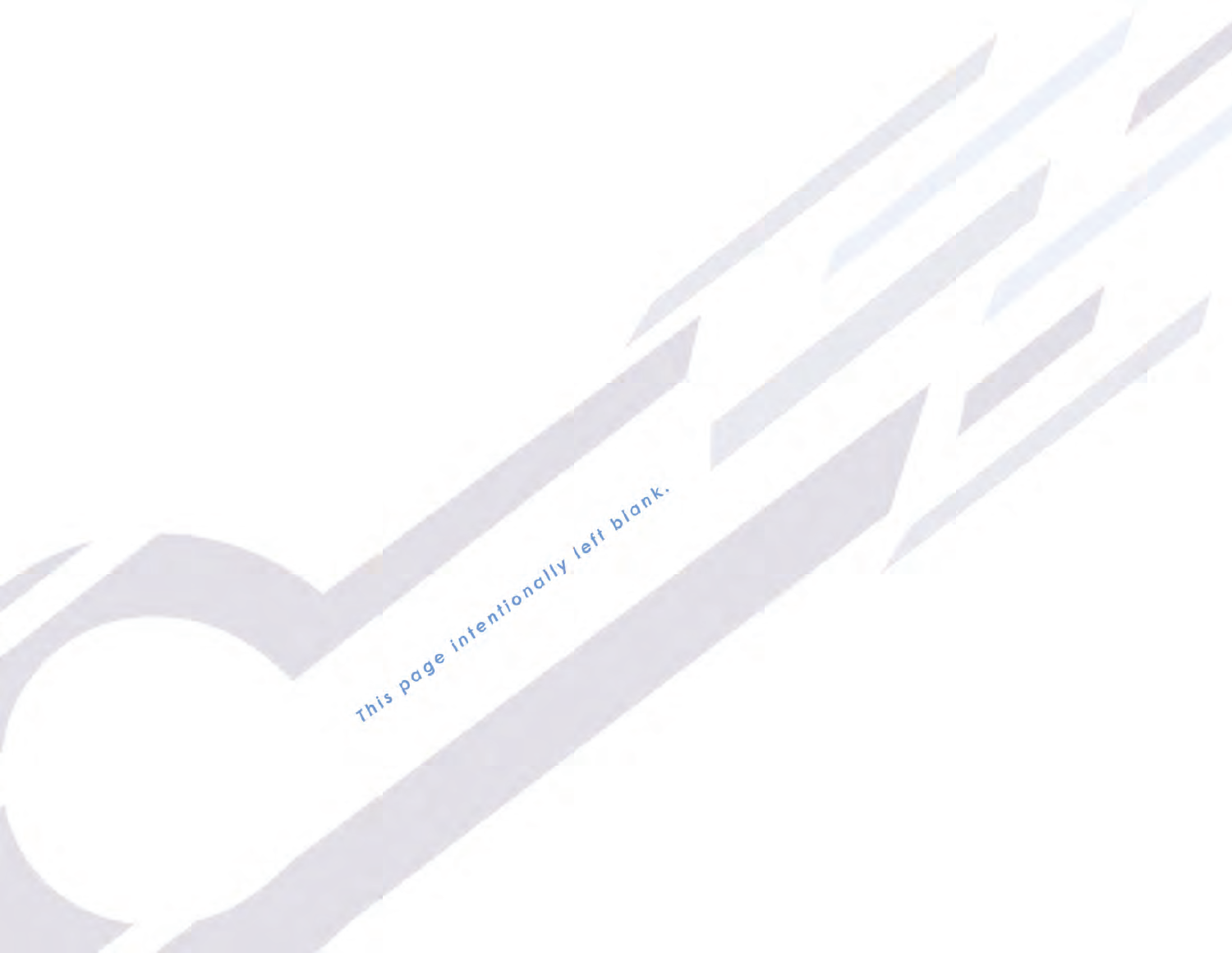

# Appendix A: Funding Sources

# Trail Funding Sources Overview

Due to the cost of most construction and trail development activities, it may be necessary to consider several sources of funding, that when combined, would support these costs. This appendix outlines sources of funding at the federal, state, and local government levels and from the private sector. These sources cover a variety of costs related to trail and community development along proposed Silver Comet Trail connections and surrounding areas. The following descriptions are intended to provide an overview of available options and do not represent a comprehensive list. Funding sources can be used for a variety of activities, including: planning, design, implementation and maintenance. It should be noted that this section reflects the funding available at the time of writing. The funding amounts, fund cycles, and even the programs themselves are susceptible to change without notice.

# Federal Funding Sources

Federal funding is typically directed through State agencies to local governments either in the form of grants or direct appropriations, independent from State budgets, where shortfalls may make it difficult to accurately forecast available funding for future project development. Federal funding typically requires a local match of approximately 20%, but there are sometimes exceptions, such as the recent American Recovery and Reinvestment Act stimulus funds, which did not require a match. Since these funding categories are difficult to forecast, it is recommended that the local jurisdiction work with its Metropolitan Planning Organization (MPO) or Regional Commission (RC) on getting pedestrian projects listed in metro and state Transportation Improvement Programs (TIP), as discussed below. The following is a list of possible Federal funding sources that could be used to support construction of many trail improvements. Most of these are competitive, and involve the completion of extensive applications with clear documentation of the project needs, costs, and benefits.

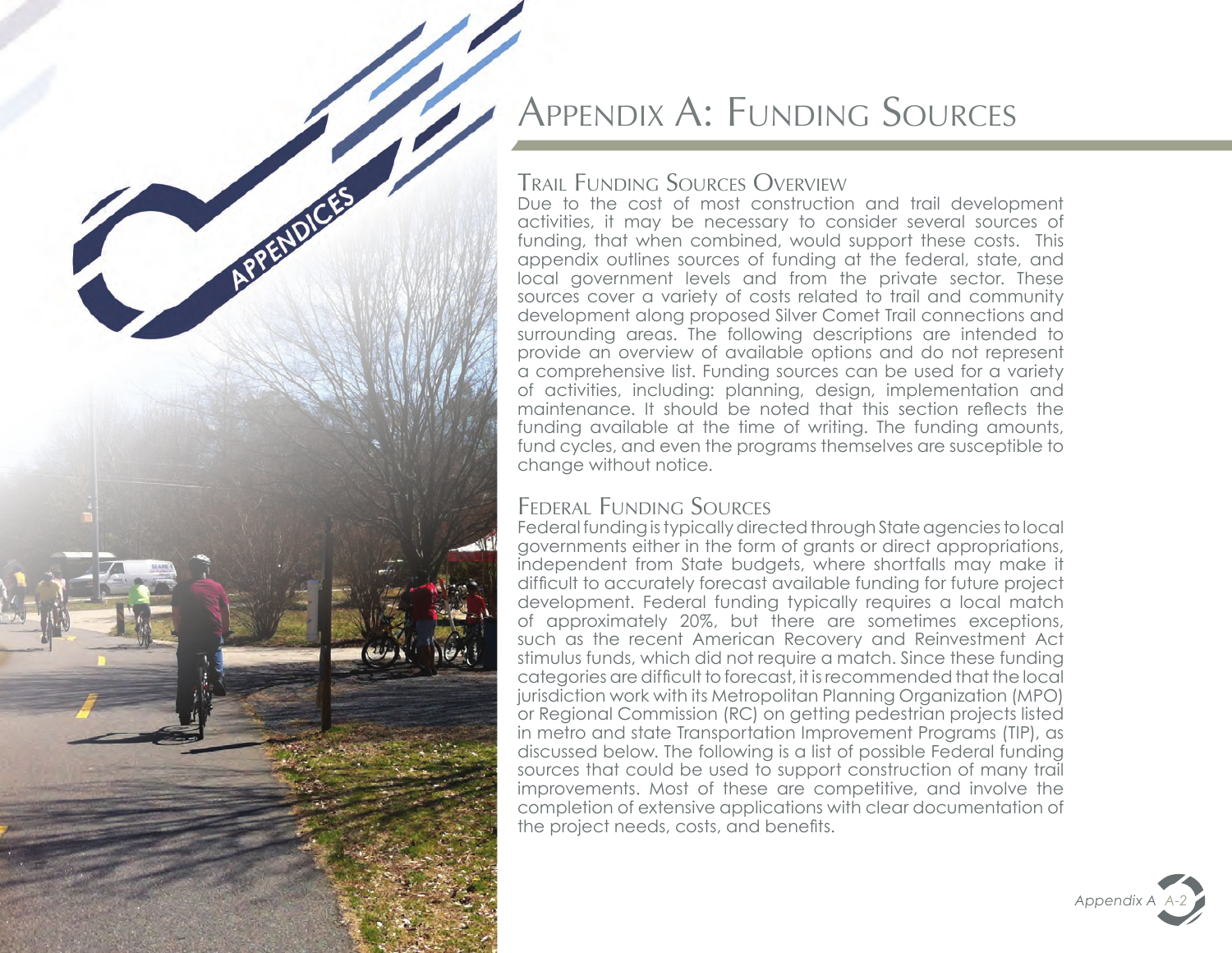# Moving Ahead For Progress In The Twenty- First Century (Map-21)

The largest source of federal funding for bicycle and pedestrian is the US DOT's Federal-Aid Highway Program, which Congress has reauthorized roughly every six years since the passage of the Federal- Aid Road Act of 1916. The latest act, Moving Ahead for Progress in the Twenty- First Century (MAP-21) was enacted in July 2012 as Public Law 112- 141. The Act replaces the Safe, Accountable, Flexible, Efficient Transportation Equity Act – a Legacy for Users (SAFETEA-LU), which was valid from August 2005 - June 2012. MAP-21 authorizes funding for federal surface transportation programs including highways and transit for the 27 month period between July 2012 and September 2014. It is not possible to guarantee the continued availability of any listed MAP-21 programs, or to predict their future funding levels or policy guidance. Nevertheless, many of these programs have been included in some form since the passage of the Intermodal Surface Transportation Efficiency Act (ISTEA) in 1991, and thus may continue to provide capital for active transportation projects and programs.

In Georgia, federal funds are administered through the Georgia Department of Transportation (GDOT) and Metropolitan Planning Organizations, such as the Atlanta Regional Commission (ARC). Most, but not all, of these programs are oriented toward transportation versus recreation, with

an emphasis on reducing auto trips and providing inter-modal connections. Federal funding is intended for capital improvements and safety and education programs, and projects must relate to the surface transportation system. There are a number of programs identified within MAP-21 that are applicable to bicycle and pedestrian projects, such as the Recreational Trails Program and Safe Routes to Schools.

#### More information: http://www.fhwa.dot.gov/ map21/guidance/guidetap.cfm

#### Transportation Alternatives

Transportation Alternatives (TA) is a new funding source under MAP- 21 that consolidates three formerly separate programs under SAFETEALU: Transportation Enhancements (TE), Safe Routes to School (SR2S), and the Recreational Trails Program (RTP). These funds may be used for a variety of pedestrian, bicycle, and streetscape projects including sidewalks, bikeways, multi-use paths, and rail-trails. TA funds may also be used for selected education and encouragement programming such as Safe Routes to School, despite the fact that TA does not provide a guaranteed set-aside for this activity as SAFETEA-LU did. Unless the Governor of a given state chooses to opt out of Recreational Trails Program funds, dedicated funds for recreational trails continue to be provided as a subset of TA. MAP-21 provides \$85 million nationally for the RTP. Complete eligibilities for TA include: Transportation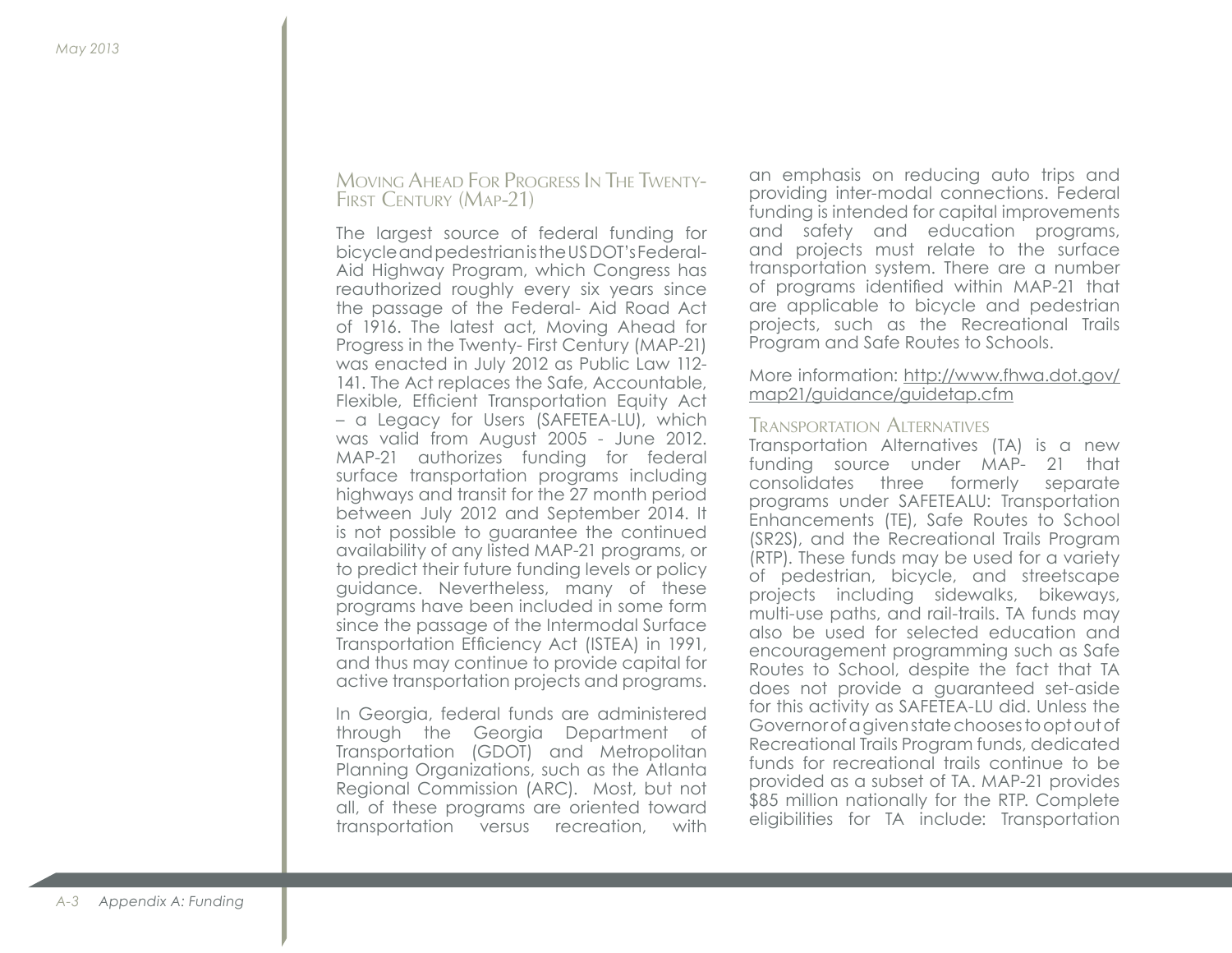Alternatives as defined by Section 1103 (a) (29). This category includes the construction, planning, and design of a range of bicycle and pedestrian infrastructure including "on-road and off-road trail facilities for pedestrians, bicyclists, and other nonmotorized forms of transportation, including sidewalks, bicycle infrastructure, pedestrian and bicycle signals, traffic calming techniques, lighting and other safety-related infrastructure, and transportation projects to achieve compliance with the Americans with Disabilities Act of 1990." Infrastructure projects and systems that provide "Safe Routes for Non-Drivers" is a new eligible activity.

More information: http://www.fhwa.dot. gov/map21/guidance/guidetap.cfm

# Safe Routes To School

The purpose of the Safe Routes to Schools (SRTS) program is to promote safe, healthy alternatives to riding the bus or being driven to school. All projects must be within two miles of primary or middle schools (K-8). Under MAP-21, dedicated funding for the SRTS program has been eliminated. However, SRTS activities are eligible to compete for funding alongside other projects under the Transportation Alternatives Program. Eligible projects may include:

• Engineering improvements. These physical improvements are designed to reduce potential bicycle and pedestrian conflicts with motor vehicles. Physical improvements may also reduce motor vehicle traffic volumes around schools, establish safer and more accessible crossings, or construct walkways, trails or bikeways. Eligible improvements include sidewalk improvements, traffic calming/speed reduction, pedestrian and bicycle crossing improvements, onstreet bicycle facilities, off-street bicycle and pedestrian facilities, and secure bicycle parking facilities.

- Education and Encouragement Efforts. These programs are designed to teach children safe bicycling and walking skills while educating them about the health benefits, and environmental impacts. Projects and programs may include creation, distribution and implementation of educational materials; safety based field trips; interactive bicycle/pedestrian safety video games; and promotional events and activities (e.g., assemblies, bicycle rodeos, walking school buses).
- Enforcement Efforts. These programs aim to ensure that traffic laws near schools are obeyed. Law enforcement activities apply to cyclists, pedestrians and motor vehicles alike. Projects may include development of a crossing guard program, enforcement equipment, photo enforcement, and pedestrian sting operations.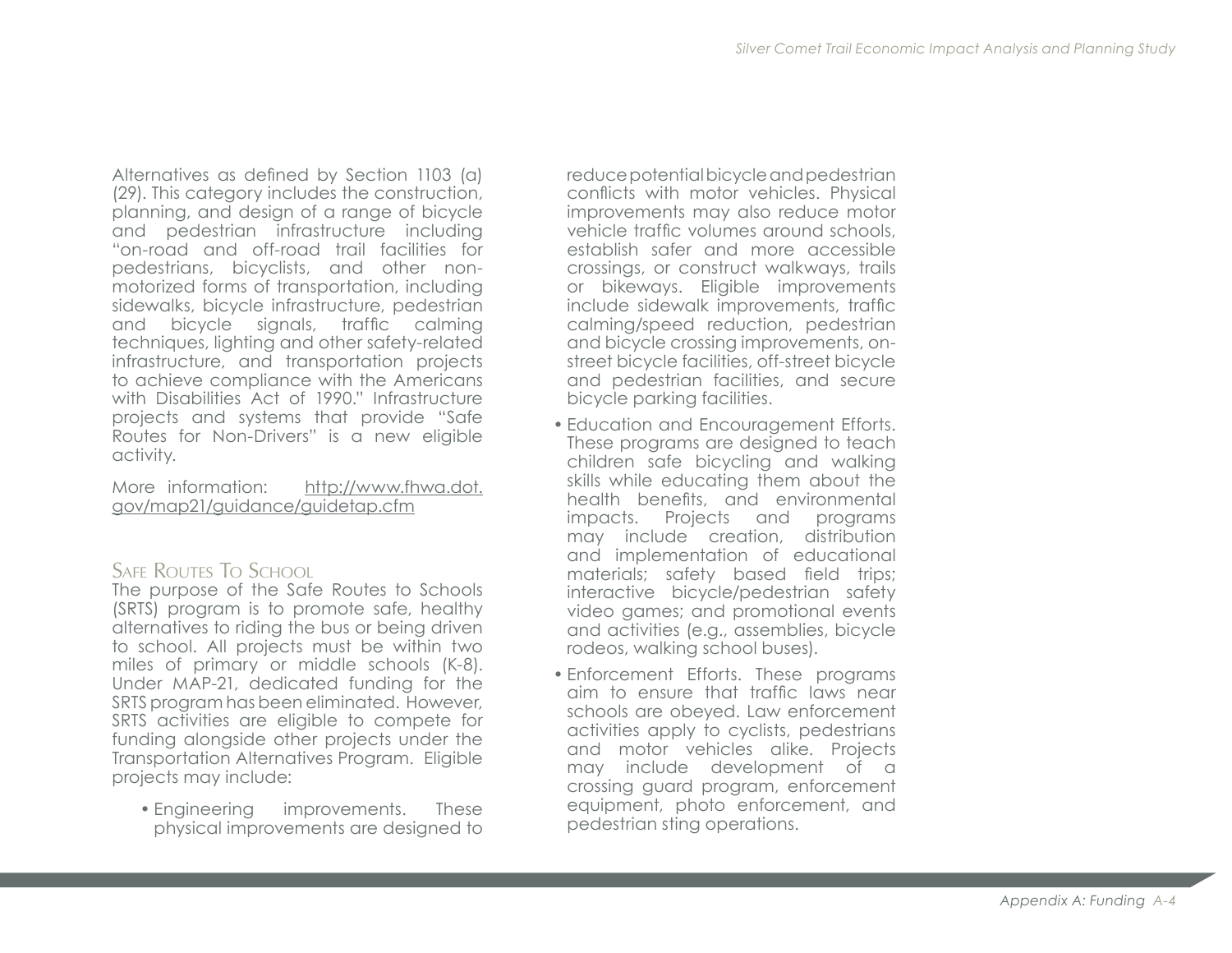#### Highway Safety Improvement Program

MAP-21 doubles the amount of funding available through the Highway Safety Improvement Program (HSIP) relative to SAFETEA-LU. HSIP provides \$2.4 billion nationally for projects and programs that help communities achieve significant reductions in traffic fatalities and serious injuries on all public roads, bikeways, and walkways. MAP-21 preserves the Railway-Highway Crossings Program within HSIP but discontinues the High-Risk Rural roads setaside unless safety statistics demonstrate that fatalities are increasing on these roads. Bicycle and pedestrian safety improvements, enforcement activities, traffic calming projects, and crossing treatments for nonmotorized users in school zones are eligible for these funds.

# Surface Transportation Program (STP)

The Surface Transportation Program (STP) provides states with flexible funds which may be used for a variety of projects on any Federal-aid Highway including the National Highway System, bridges on any public road, and transit facilities. Bicycle and pedestrian improvements are eligible activities under the STP. This covers a wide variety of projects such as on-street facilities, off-road trails, sidewalks, crosswalks, bicycle and pedestrian signals, parking, and other ancillary facilities. SAFETEA-LU also specifically clarifies that the modification of sidewalks to comply with the requirements of the Americans with Disabilities Act (ADA) is an eligible activity. Funds under Title 23 generally may be used

only for projects that are on the Federal aid highway system -- which typically does not include local or minor collector roads. However, bicycle and pedestrian projects not located on the Federal-aid highway system may be funded under the STP (and therefore also under the Transportation Enhancement Activities, Congestion Mitigation and Air Quality Improvement Program) and under the Bridge Program. Highway Safety Improvement Program funds may be spent on any public highway or trail. In addition, non-construction projects, such as maps, coordinator positions, and encouragement programs, are eligible for STP funds.

#### More information: http://www.fhwa.dot.gov/ safetealu/factsheets/stp.htm

#### Transportation, Community, And System Preservation Program

The Transportation, Community, and System Preservation (TCSP) Program provides federal funding for transit oriented development, traffic calming, and other projects that improve the efficiency of the transportation system, reduce the impact on the environment, and provide efficient access to jobs, services, and trade centers. The program is intended to provide communities with the resources to explore the integration of their transportation system with community preservation and environmental activities. The TCSP Program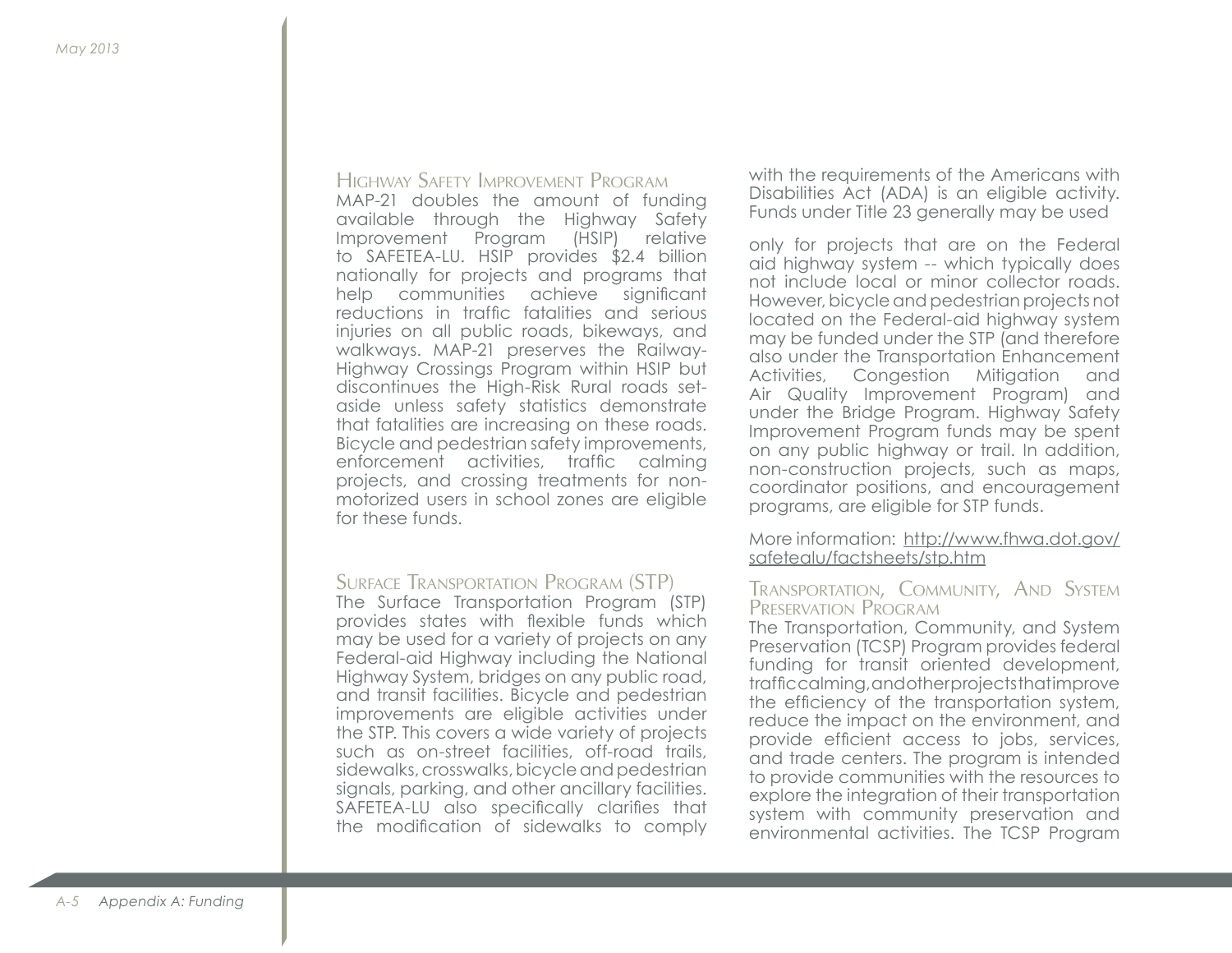funds require a 20 percent match. Pedestrian and bicycle projects meet several TCSP goals, are generally eligible for the TCSP program and are included in many TCSP projects. The program provides funding for a comprehensive initiative including planning grants, implementation grants, and research to investigate and address the relationships among transportation, community, and system preservation plans and practices and identify private sector-based initiatives to improve those relationships. The program was authorized at \$61 million nationally in federal fiscal year 2011 and provided \$782,640 for the Atlanta Beltline City Hall East Bicycle/Pedestrian Bridge. Congress has identified projects to be selected for funding through the TCSP program. Assuming that this method is used to allocate TCSP funds in the future, local jurisdictions will need to work closely with their RC/MPO, GDOT, and members of Congress to gain access to this funding.

More information: http://www.fhwa.dot.gov/ tcsp/

# Congestion Mitigation And Air Quality Improvement Program (CMAQ)

The Congestion Mitigation and Air Quality (CMAQ) Improvement program provides funds for programs in "air quality nonattainment and maintenance areas" (areas that do not meet federal air quality standards) and projects designed to improve

air quality and reduce congestion, without adding single occupant vehicle capacity to the transportation system. Along the proposed Silver Comet Trail connections, Cobb, Floyd, Fulton, and Paulding Counties were designated as non-attainment areas for PM2.5 as of December 2012. The federal formula for CMAQ allocates funds based on MPO population and congestion. Georgia gets approximately \$58 million in annual CMAQ funds, with the Atlanta Regional Commission receiving the majority of funds. These federal dollars can be used to build bicycle and pedestrian facilities that reduce travel by automobile. Purely recreational facilities generally are not eligible. CMAQ funding is processed by GDOT through Georgia's Metropolitan Planning Organizations (MPOs). Individual project proposals must meet a minimum cost threshold of \$100,000, and must meet a required local share of 20%. SAFETEALU authorized an extension of CMAQ Program funds through FY 2012.

# More information: www.dot.ga.gov/cmaq

# Recreational Trails Program (RTP)

The Recreational Trails Program (RTP) provides funds to the States to develop and maintain recreational trails and trail related facilities for both non-motorized and motorized recreational trail uses. The RTP is an assistance program of the Department of Transportation's Federal Highway Administration (FHWA). Federal transportation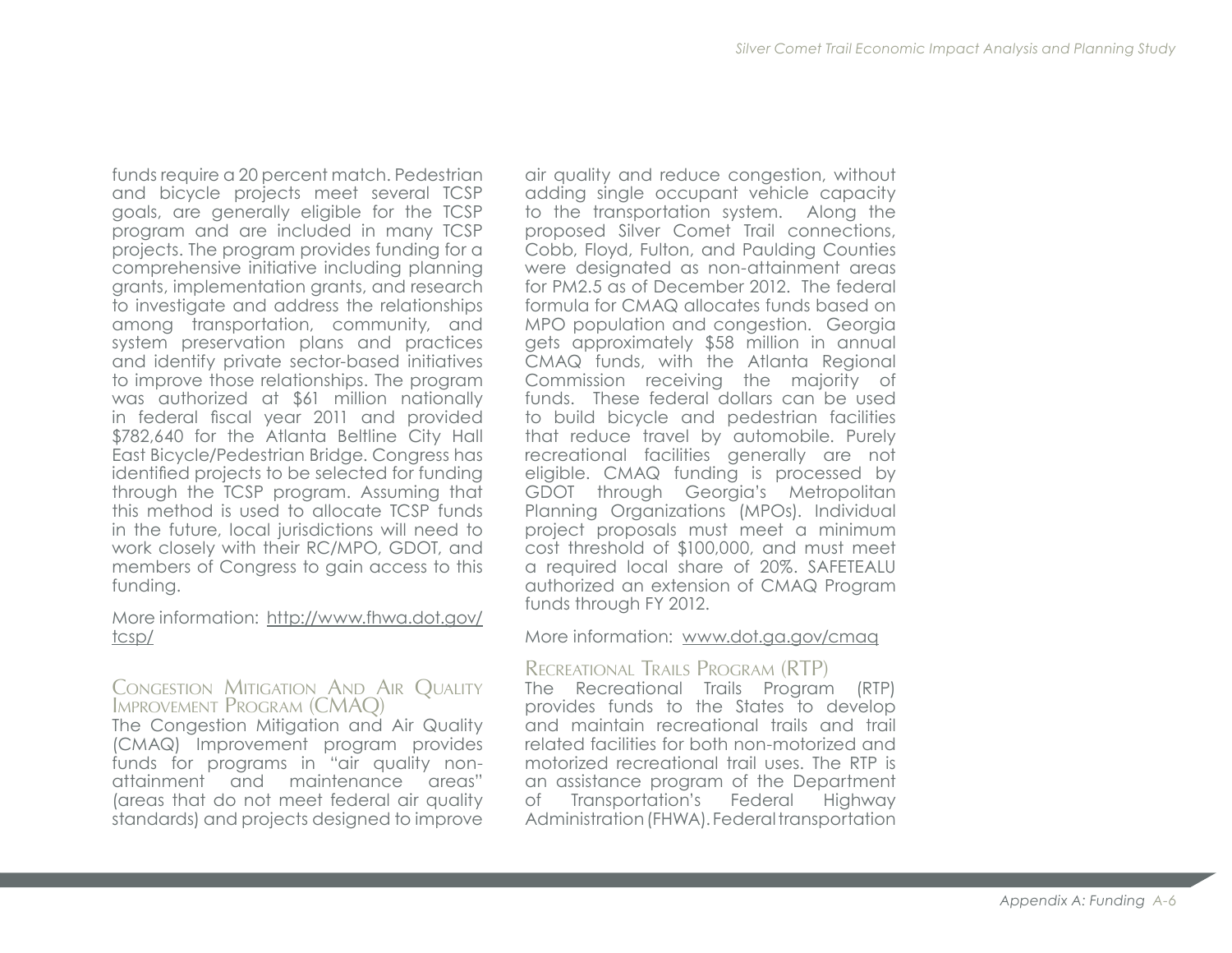funds benefit recreation including hiking, bicycling, in-line skating, equestrian use, cross-country skiing, snowmobiling, offroad motorcycling, all terrain vehicle riding, four-wheel driving, or using other off-road motorized vehicles. The RTP funds come from the Federal Highway Trust Fund, and represent a portion of the motor fuel excise tax collected from non-highway recreational fuel use: fuel used for off-highway recreation by snowmobiles, all-terrain vehicles, offhighway motorcycles, and off-highway light trucks. The RTP funds are distributed to the States by legislative formula: half of the funds are distributed equally among all States, and half are distributed in proportion to the estimated amount of non-highway recreational fuel use in each State. See the Funding Levels by State. Recreational Trails Program funds are apportioned to the States by legislative formula (23 U.S.C. 104(h)). FHWA receives \$840,000 per year for program administration, trail related research and technical assistance, and training. The remainder of the funds is distributed to the States. Half of the funds are distributed equally among all States, and half are distributed in proportion to the estimated amount of non-highway recreational fuel use in each State: fuel used for off-road recreation by snowmobiles, all-terrain vehicles, off-road motorcycles, and off-road light trucks. In 2012, Georgia received \$1,624,535 in apportioned funds for its Recreational Trail Program, with \$1,464,588 obligated. In 2013, Georgia has received \$ 1,740,137 in apportioned funds,

with obligation levels yet to be determined as of this writing. Under MAP-21, governors may choose to opt out of a portion or all of this "dedicated" RTP funding. As of this writing, the governor of Georgia has not opted out of the RTP funding. If the governor does opt out, these funds still must remain in Transportation Alternatives.

More information: http://www.fhwa.dot.gov/ environment/recreational\_trails/index.cfm

#### National Recreation Trails

Though not a source of funding, NRT designation from the Secretary of the Interior recognizes exemplary existing trails of local or regional significance. NRT designation provides benefits, including access to technical assistance from NRT partners and listing in a database of National Recreation Trails. In addition, some potential support sources will take NRT designation into account when making funding decisions. The Silver Comet Trail was designated a National Recreation Trail in 2002.

#### More information: http://www.americantrails. org/nationalrecreationtrails/

#### Rivers, Trails, And Conservation Assistance PROGRAM

Also not a source of funding, RTCA is a technical assistance arm of the National Park Service dedicated to helping local groups and communities preserve and develop open space, trails and greenways. RTCA is an important resource center for many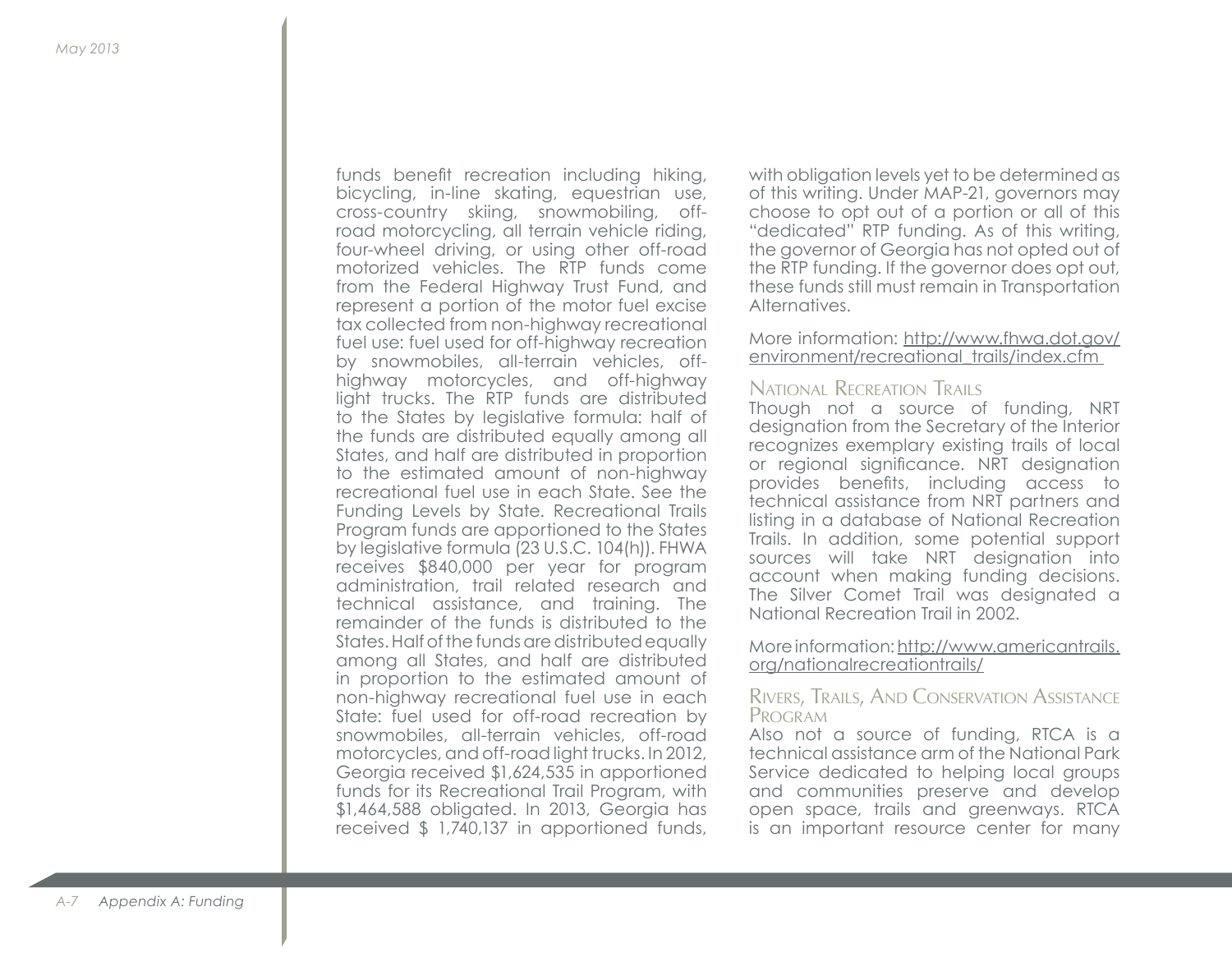trail builders in urban, rural and suburban areas. "Instead of money," their Web site notes, "[RTCA] supplies a staff person with extensive experience in community-based conservation to work with a local group on a project."

#### More Information: http://www.nps.gov/ncrc/ programs/rtca/index.htm

Federal Transit Administration Programs Federal Transit Administration (FTA) funding is available for projects designed to improve access to transit. Individual grant programs vary on the specific goals, but eligible improvements include crossing improvements, pedestrian signals, sidewalks and trails. Programs of the FTA are described in the following section.

#### Fta Urbanized Area Formula Program

The FTA capital/operating grant is for urbanized areas with populations over 50,000. This grant can be used for pedestrian or bicyclist access to transit.

#### More information: http://www.fta.dot.gov/ funding/grants/grants\_financing\_3561.html

#### Formula Grants For Other Than URBANIZED AREAS

This program is formula-based and provides funding to states for supporting public transportation in rural areas with populations of less than 50,000. This grant funds routes to transit, bike racks, shelters, and equipment for public transportation vehicles.

#### More information: http://www.fta.dot.gov/ funding/grants/grants\_financing\_3555.html

#### Metropolitan And Statewide Planning This program provides funding for statewide and metropolitan coordinated transportation planning. Federal planning funds are first apportioned to State DOTs. State DOTs then allocate planning funding to MPOs. Eligible activities include pedestrian or bicycle planning to increase safety for non-motorized users, and to enhance the interaction and connectivity of the transportation system across and between modes.

#### More information: http://www.fta.dot.gov/ funding/grants/grants\_financing\_3563.html

# Partnership For Sustainable Communities

Founded in 2009, the Partnership for Sustainable Communities is a joint project of the Environmental Protection Agency (EPA), the U.S. Department of Housing and Urban Development (HUD), and the U.S. Department of Transportation (USDOT). The partnership aims to "improve access to affordable housing, more transportation options, and lower transportation costs while protecting the environment in communities nationwide." The Partnership is based on five Livability Principles, one of which explicitly addresses the need for bicycle and pedestrian infrastructure ("Provide more transportation choices:, develop safe, reliable, and economical transportation choices to decrease household transportation costs, reduce our nation's dependence on foreign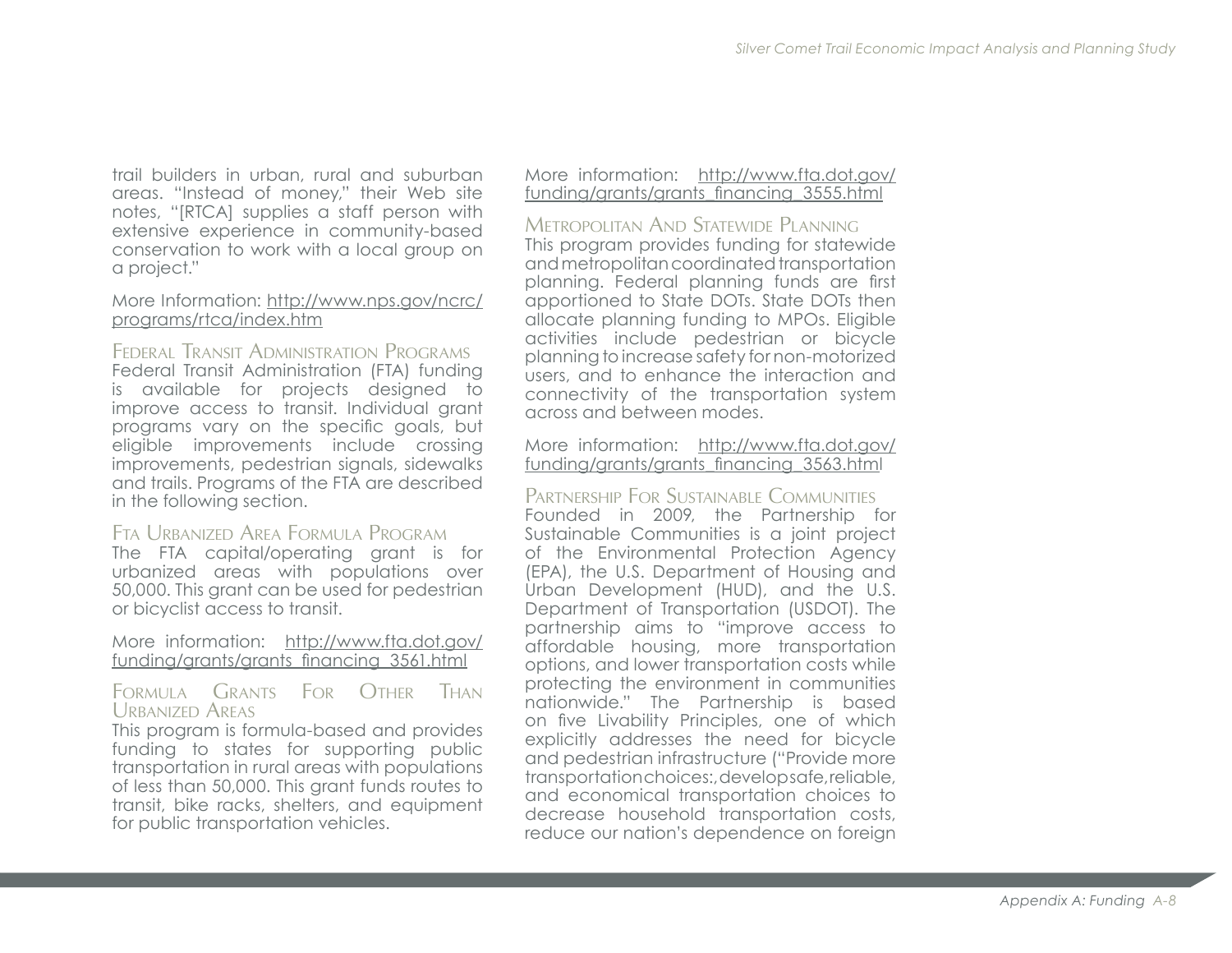oil, improve air quality, reduce greenhouse gas emissions, and promote public health"). The Partnership is not a formal agency with a regular annual grant program. Nevertheless, it is an important effort that has already led to some new grant opportunities (including both TIGER I and TIGER II grants). Georgia jurisdictions should track partnership communications and be prepared to respond proactively to announcements of new grant programs. Initiatives that speak to multiple livability goals are more likely to score well than initiatives that are narrowly limited in scope to pedestrian improvement efforts.

# More information: http://www. sustainablecommunities.gov/

#### Federal Community Development Block GRANT

Community Development Block Grant (CDBG) funds are allocated through the States to local municipal or county governments for projects that enhance the viability of communities by providing decent housing and suitable living environments and by expanding economic opportunities, principally for persons of low and moderate income. The program provides communities with resources to address a wide range of unique community development needs. Beginning in 1974, the CDBG program is one of the longest continuously run programs at HUD. The CDBG program provides annual grants on a formula basis to 1209

general units of local government and States. Federal CDBG grantees may use Community Development Block Grants funds for activities that include (but are not limited to): acquiring real property; reconstructing or rehabilitating housing and other property; building public facilities and improvements, such as streets, sidewalks, community and senior citizen centers and recreational facilities; paying for planning and administrative expenses, such as costs related to developing a consolidated plan and managing Community Development Block Grants funds; provide public services for youths, seniors, or the disabled; and initiatives such as neighborhood watch programs.

#### More information: http://portal.hud.gov/ hudportal/HUD?src=/program\_offices/ comm\_planning/communitydevelopment/ programs

#### Rivers, Trails, And Conservation Assistance Program

The Rivers, Trails and Conservation Assistance Program (RTCA) is a National Parks Service (NPS) program providing technical assistance via direct NPS staff involvement to establish and restore greenways, rivers, trails, watersheds and open space. The RTCA program provides only for planning assistance—there are no implementation funds available. Projects are prioritized for assistance based on criteria including conserving significant community resources, fostering cooperation between agencies, serving a large number of users,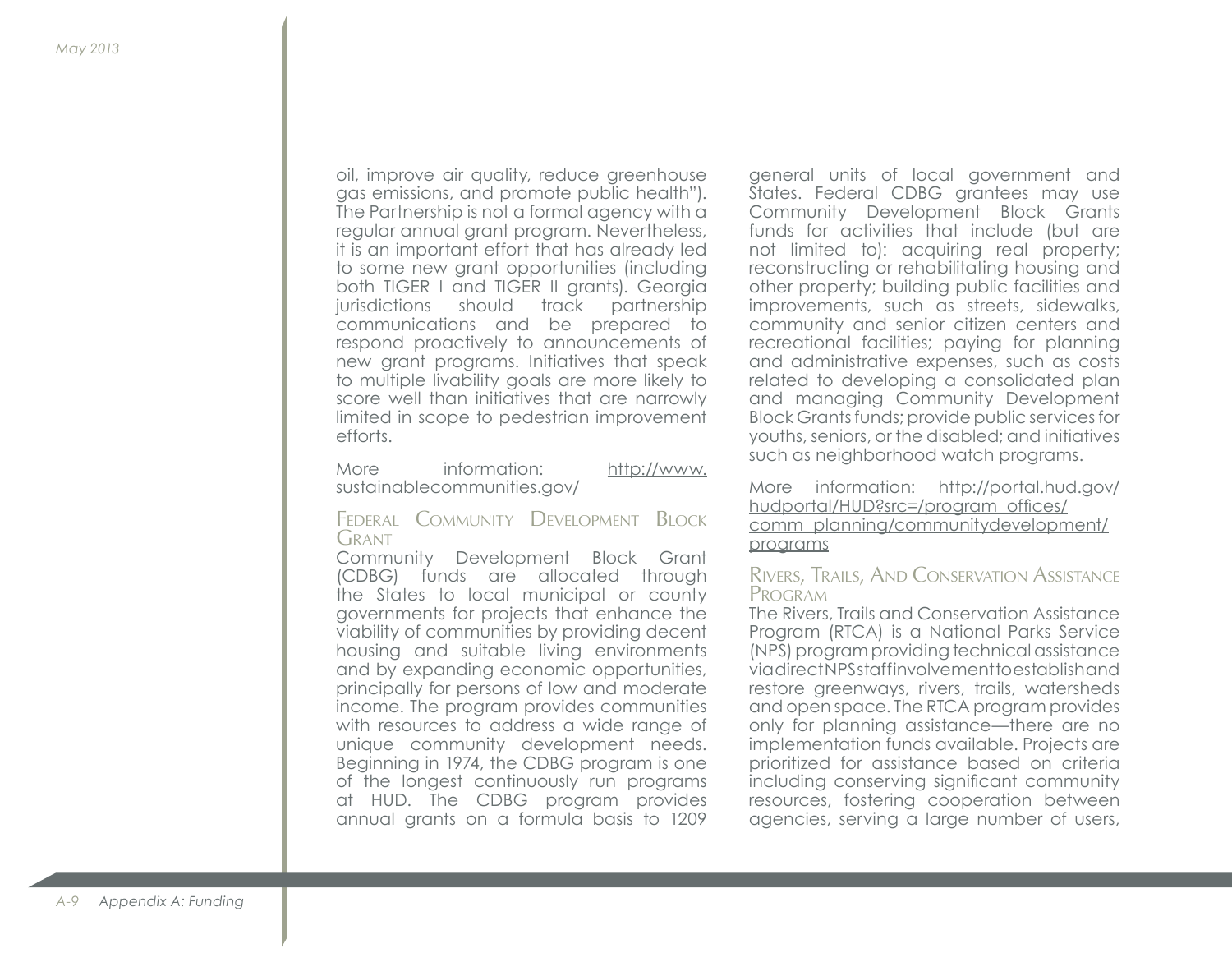encouraging public involvement in planning and implementation, and focusing on lasting accomplishments. This program may benefit trail development in Georgia locales indirectly through technical assistance, particularly for community organizations, but is not a capital funding source.

#### More information: http://www.nps.gov/ncrc/ programs/rtca/

# State Funding Sources

Unlike many states, Georgia has no consistent funding source that supports acquisition, development and rehabilitation of outdoor recreation areas. While the State of Georgia operated a Recreation Assistance Fund from 1978-1999, the state is currently one of fourteen states with no consistent source of funds for parks and recreational agencies. Lacking state assistance for recreation, many of the programs operated in Georgia are derived from federal funding sources administered at the state level.

#### Transportation Improvement Programs (TIP)

Transportation Improvement Programs (TIPs) in Georgia are administered by Metropolitan Planning Organizations (MPOs) within metro areas. These TIPs can contain a variety of transportation projects, including bicycle and pedestrian facilities. Outside of metro areas, Georgia maintains a Statewide Transportation Improvement Program (STIP). However, bicycle and pedestrian planning in non-MPO areas are typically funded through Regional Commissions (RCs). The distinctions between MPOs and RCs are discussed below. The Atlanta Regional Commission (ARC) includes planning levels for both the MPO and RC level, with MPO boundaries including several counties outside of the core ARC area.

The proposed Silver Comet Trail connections in Cobb, Fulton, and Paulding Counties are located within the ARC MPO area; the trail connections in Polk and Floyd Counties are located within the Northwest Georgia Regional Commission (NWGRC).

Metropolitan Planning Organizations (MPOs) are federally designated agencies created in urban areas containing more than 50,000 people. Fifteen MPOs operate within Georgia. They are charged with conducting comprehensive, coordinated planning processes to determine the transportation needs of their respective constituencies, and prioritizing and programming projects (including bicycle and pedestrian projects) for federal funding. The MPOs conduct open public meetings annually for input into the development of the Long Range Plans and Transportation Improvement Programs.

The Georgia State Planning Act of 1989 included key provisions for the creation of Regional Development Commissions throughout the state intended to assist local governments in planning and coordinate regional planning. These entities were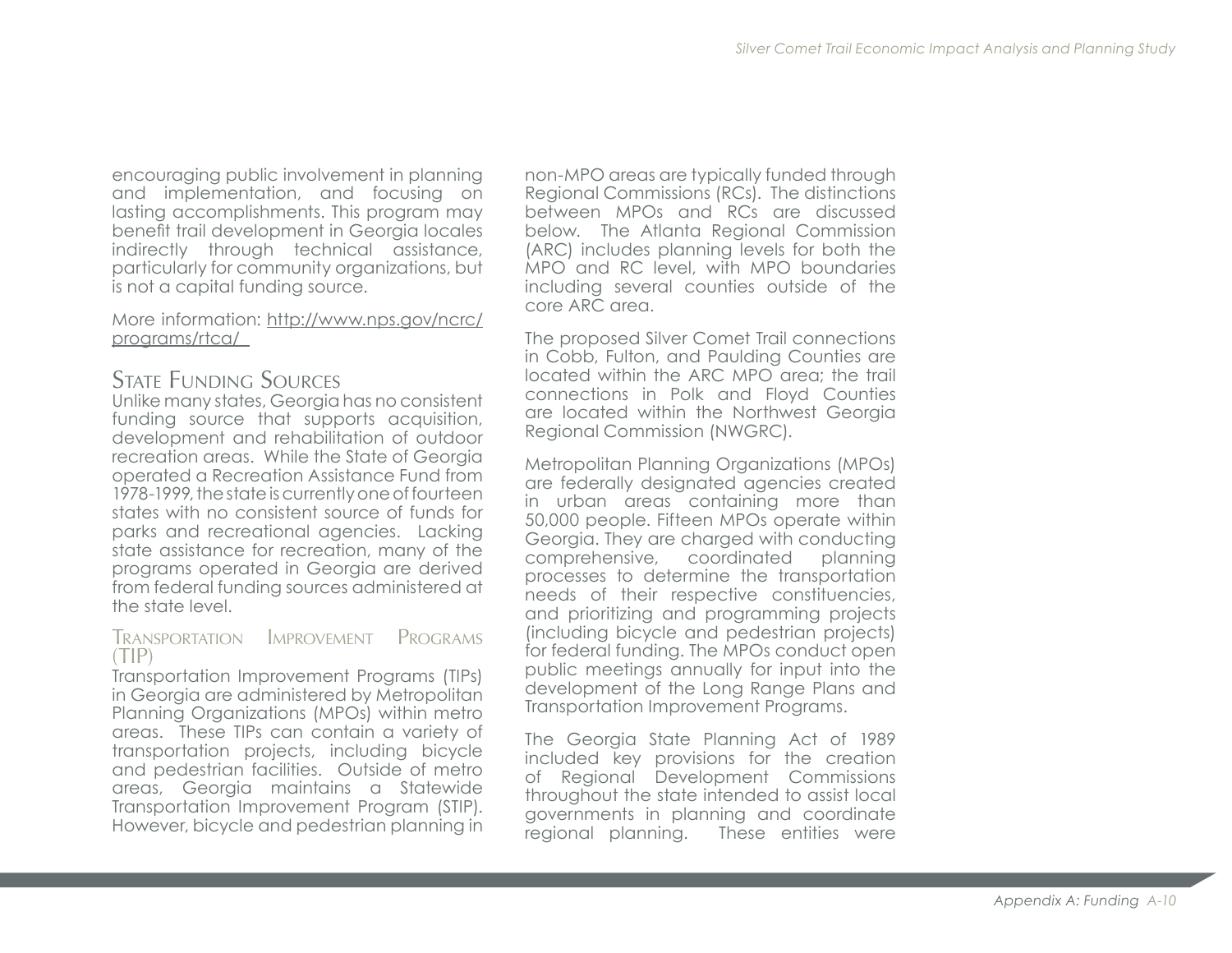later consolidated into twelve Regional Commissions (RCs). GDOT contracts with Regional Commissions (Except the Atlanta Regional Commission) to provide bicycle and pedestrian transportation services. Sample projects include:

- Regional bicycle and pedestrian plans
- Safe Routes to School Plans
- Rails-to-Trails Feasibility Studies
- Purchasing bike route signage and coordinating their installation
- Bike route and trail mapping
- Walkable community design workshops

Atlanta Regional Commission Division of Bicycle and Pedestrian Planning: http:// www.atlantaregional.com/transportation/ bicycle--pedestrian

Northwest Georgia Regional Commission: http://www.nwgrc.org/

Georgia Statewide Transportation Improvement Program: http://www.dot. ga.gov/informationcenter/programs/ transportation/Pages/stip.aspx

# Governor's Highway Safety Office

The Governor's Highway Safety Office (GHSO) is Georgia's advocate for highway safety. This office works with law enforcement, judicial personnel and community advocates to coordinate activities and initiatives relating to the human behavioral aspects of highway safety. The GHSO's mission is to develop, execute and evaluate programs to reduce the number of fatalities, injuries and related economic losses resulting from traffic crashes on Georgia's roadways. The office works in tandem with the National Highway Safety Administration to implement programs focusing on occupant protection, impaired driving, speed enforcement, truck and school bus safety, pedestrian and bicycle safety and crash data collection and analysis. Programs administered by the Governor's Highway Safety Office are 100% federally funded.

#### More information: http://www. gahighwaysafety.org/

#### Georgia Recreational Trail Program

In Georgia, the administration of the Recreational Trail Program is handled by the Department of Natural Resources (DNR), Division of Parks, Recreation, and Historic Sites. Under this program, the Grants Administration and Planning Unit of Georgia DNR provides 80/20 grant assistance for eligible applicants for land acquisition, development of public recreational trails, non-routine maintenance, and assessment of existing public trails.

The Georgia Recreational Trail Program has several criteria for applicants of trail funding. Lands and facilities that receive funding must be for public trails or the direct support of trail usage. In order to satisfy the public requirement, trail facilities must be open to the general public without discrimination during reasonable times and hours, and must be maintained and operated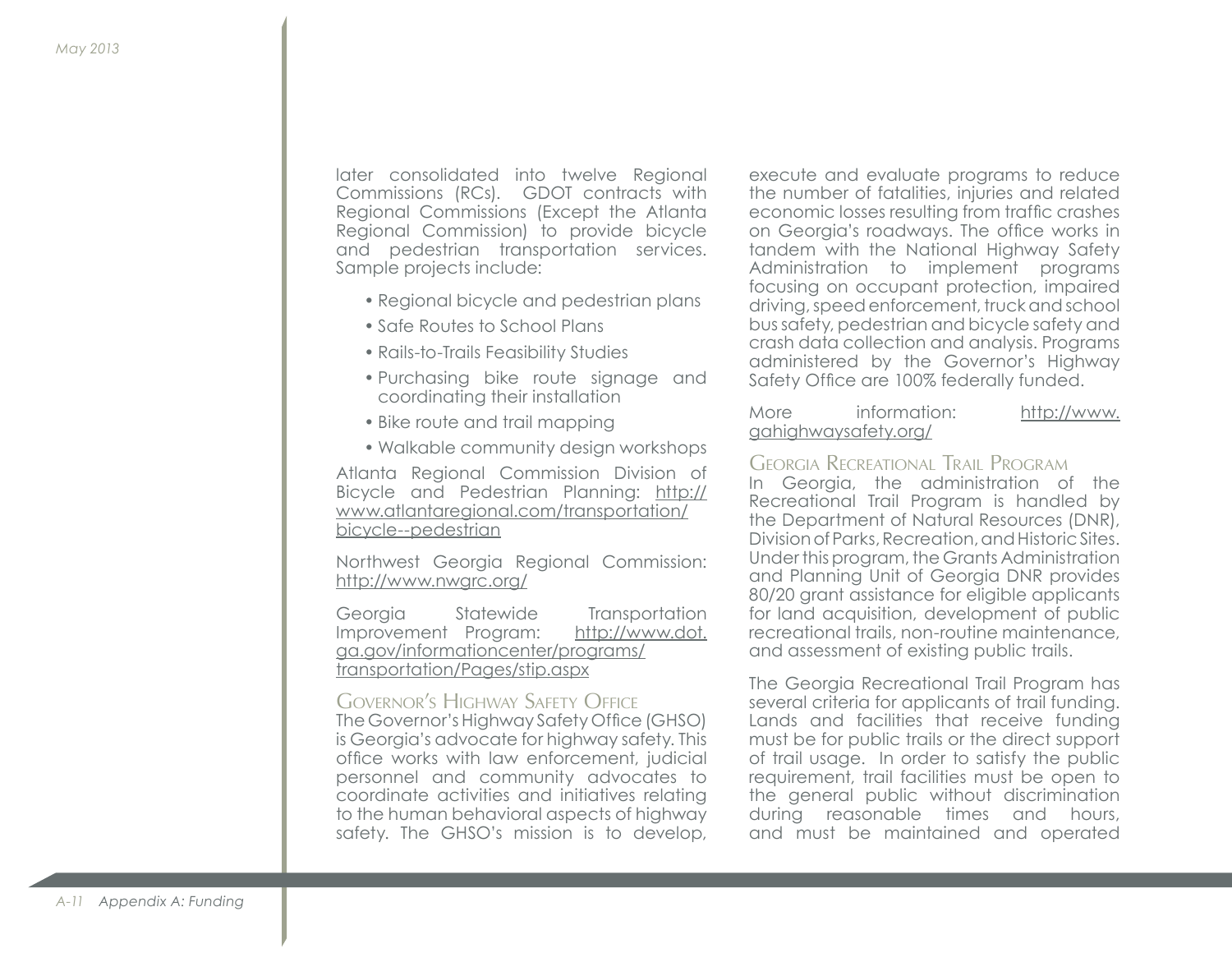for public recreational usage. Eligible applicants must be legally constituted entities such as state and federal agencies, cities, counties, recreational commissions, or recreational authorities with legislative sanction. Applicants must also demonstrate that proposed trail projects are identified or further a specific planning goal of Georgia's Statewide Comprehensive Outdoor Recreation Plan (SCORP). Likewise, the proposed trail project should be consistent with needs identified in the sponsor jurisdiction's local comprehensive plan.

Annual grant cycles begin with applications in the fall and grant awards announced in early March of the following year.

More information: http://georgiastateparks. org/Content/Georgia/word/grants/09-2012/ rtpmanua.pdf

# Land And Water Conservation Fund

The Land, Water & Conservation Fund (LWCF) program is a federally funded, state administered grant program and provides matching grants to local governments and state agencies that provide recreation and parks, for the acquisition and development of public outdoor recreation areas and facilities. All grant projects must be on publicly owned land. In Georgia, the LWCF has helped finance land acquisition for linear parks, such as the Chattahoochee River National Recreation Area.

The Georgia Department of Natural Resources (DNR) Division of Parks, Recreation, and Historic Sites conducts a Statewide Comprehensive Outdoor Recreation Plan (SCORP) each five years to articulate state recreational policy and maintain eligibility for federal funds from the Land and Water Conservation Fund (LWCF). LWCF grants support state, county, and city outdoor recreation projects for land acquisition, development, and rehabilitation.

The most recent iteration of the SCORP covers the planning period of 2008-2013. Under this plan, three key priorities are identified as follows:

- Promote Health / Fitness and Livability of All Communities
- Enhance Economic Vitality
- Conserve and Properly Use Natural Resources

Of these three primary goals, the promotion of health, fitness, and livability appears to apply the most closely to trail development. For example, one key recommendation under this goal is to explore ways of connecting existing parks and recreational facilities for pedestrians and non-motorized vehicles, such as bikes and in-line skates.

Georgia Land & Water Conservation Fund Grants: http://gastateparks.org/grants/lwcf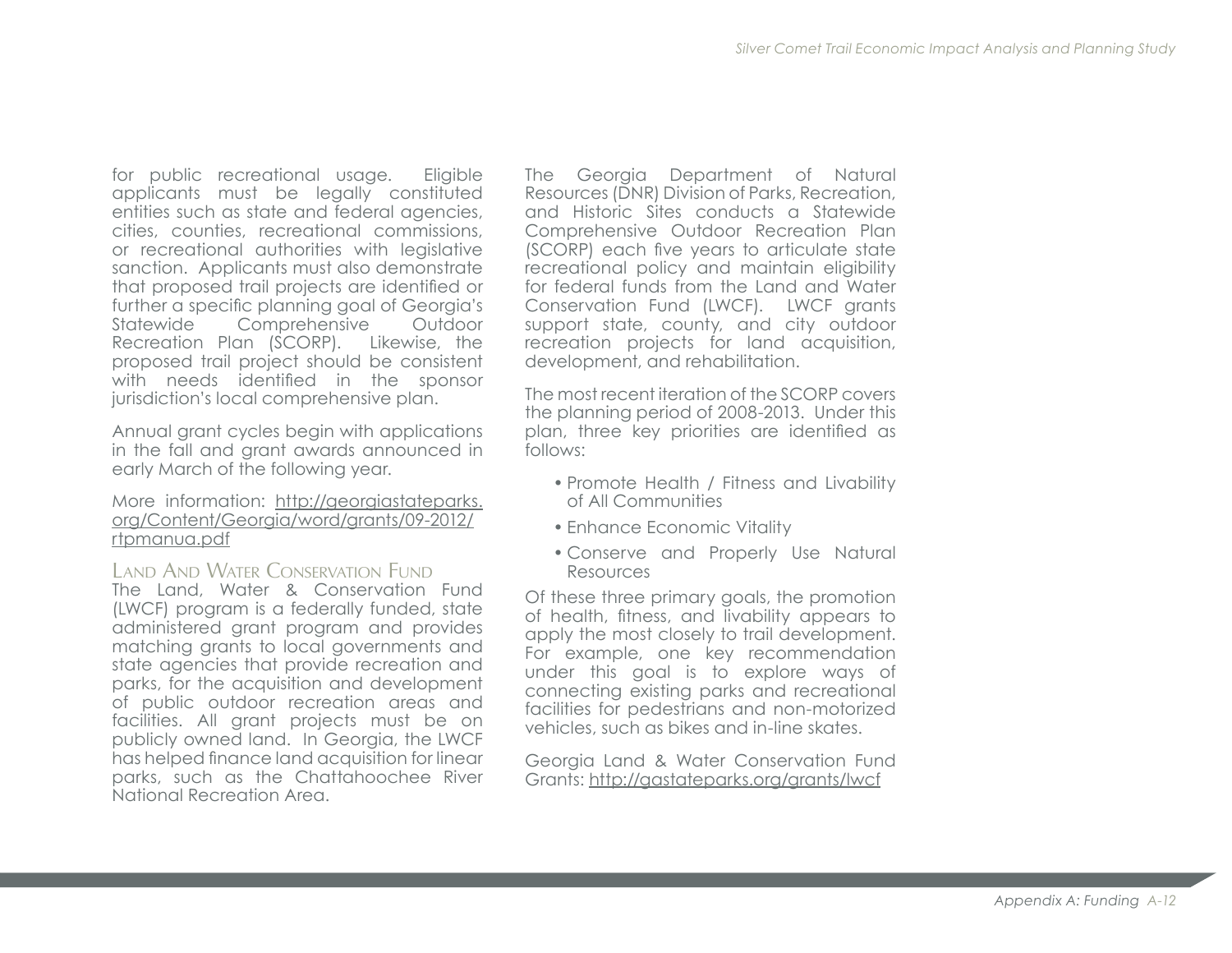Georgia Statewide Comprehensive Outdoor Recreation Plan: http://www.gastateparks. org/item/152835

Local Government Funding Sources Municipalities often plan for the funding of pedestrian and bicycle facilities/ improvements through development of Capital Improvement Programs (CIPs). For example, the City of Powder Springs has financed local extensions connecting to the Silver Comet Trail through municipal general funds. CIPs should include all types of capital improvements (water, sewer, buildings, streets, etc.) versus programs for single purposes. This allows municipal decision-makers to balance all capital needs. A variety of possible funding options available to Georgia jurisdictions for implementing bicycle and pedestrian projects are described below. However, many will require specific local action as a means of establishing a program, if not already in place.

# Capital Reserve Fund

Other states have created statutory authority for municipalities to create capital reserve funds for any capital purpose, including bicycle and pedestrian facilities. The reserve fund must be created through ordinance or resolution that states the purpose of the fund, the duration of the fund, the approximate amount of the fund, and the source of revenue for the fund. Sources of revenue can include general fund allocations, fund balance allocations, grants and donations

for the specified use.

#### More information: http://www.osc.state. ny.us/localgov/pubs/lgmg/reservefunds.pdf

Community Improvement Districts (CIDs) Community Improvement Districts (CIDs) are a voluntary self-taxing mechanism for funding governmental services, such as parks and recreation, road construction, storm water and waste water systems, water systems, public transportation, and other services. CIDs can levy taxes, fees and assessments on non-residential properties and apply the funds to governmental services and facilities within the CID boundary. CIDs can also fund improvements through issuing bonds. However, CID-issued bonds may not be considered an obligation of the state or local government other than the CID itself. The Georgia General Assembly may create a CID by local legislation, with conditional approval of the city or county government where the CID is located. In addition, the creation of a CID is contingent on receiving the written consent of a majority of the property owners within the CID that would be subject to CID taxes, fees and assessments. The governing body of each CID as designated by the Legislature must include representatives from each city or county within the CID.

More information: Georgia Constitution Article IX, Section VII http://www.lexisnexis. com/hottopics/gacode/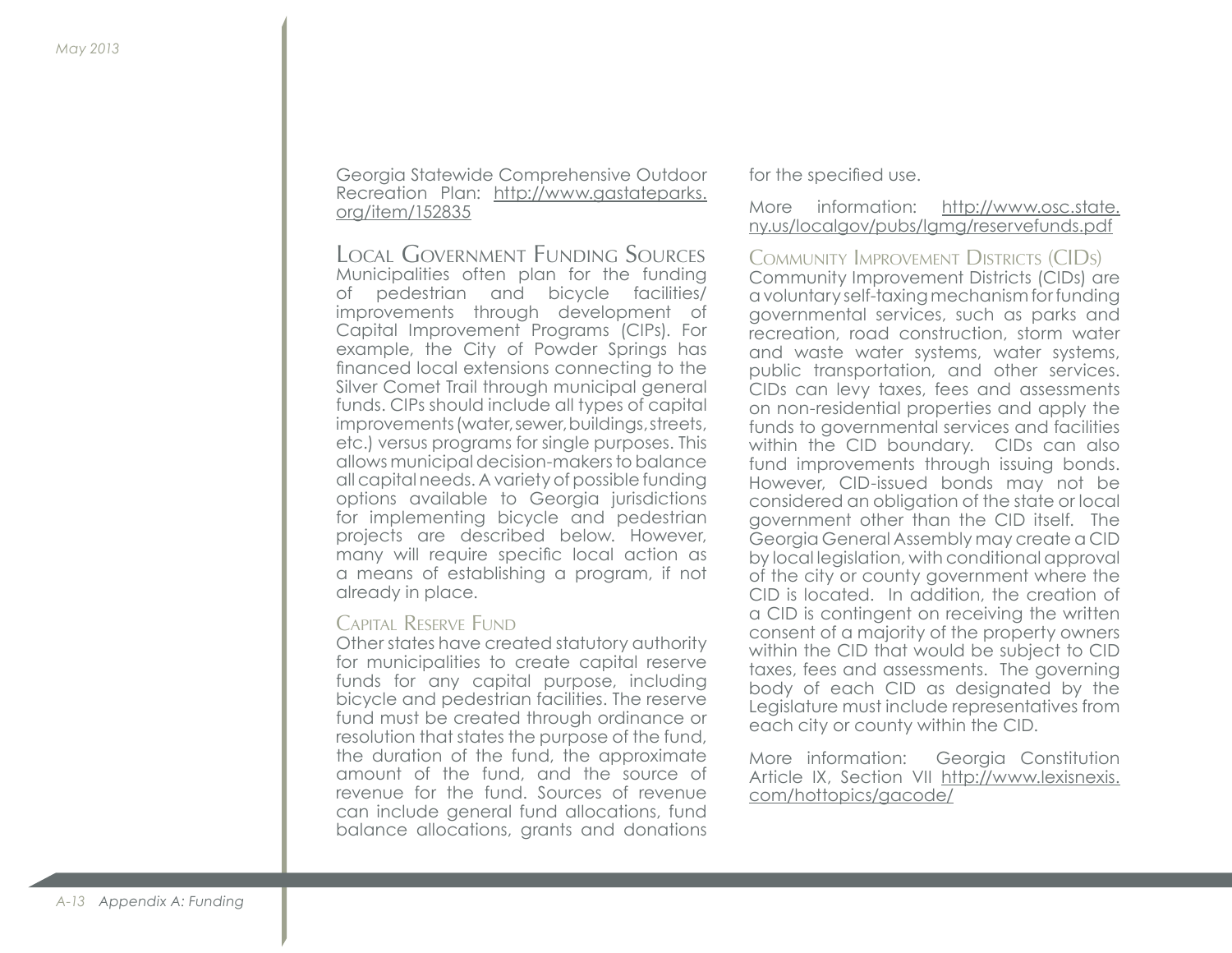# Tax Allocation Districts (TADs)

Tax Allocation Districts (TADs), often called Tax Increment Financing (TIF) in other states, are a mechanism for funding improvements in blighted or underutilized areas based on future property value increases. TADs operate by establishing a current tax base floor for a given TAD district area and applying future taxes over and above the tax floor for a given period of time to pay the costs of infrastructure. Most often, but not always, TADs issue bonds to fund infrastructure improvements that are aimed at spurring redevelopment and property value increases. TAD funds may be used for a wide range of development activities. Cities, counties and school systems may decide independently whether to participate in a TAD. City or County TADs require a jurisdiction-wide referendum for approval and the creation of a local redevelopment agency to administer the TAD. The local redevelopment agency is tasked with identifying a specific redevelopment area and public improvements needed to help the area attract new private development. Since a determination of blight is required, TADs generally apply to urbanized "brownfield" or "grayfield" sites rather than undeveloped rural property. One prominent example of TAD financing for bicycle/pedestrian infrastructure is the Atlanta Beltline TAD.

More information: http://aysps.gsu.edu/ publications/TAD\_compiled.pdf

# Installment Purchase Financing

As an alternative to debt financing of capital improvements, communities can execute installment or lease purchase contracts for improvements. This type of financing is typically used for relatively small projects that the seller or a financial institution is willing to finance or when up-front funds are unavailable. In a lease purchase contract the community leases the property or improvement from the seller or financial institution. The lease is paid in installments that include principal, interest, and associated costs. Upon completion of the lease period, the community owns the property or improvement. While lease purchase contracts are similar to a bond, this arrangement allows the community to acquire the property or improvement without issuing debt. These instruments, however, are more costly than issuing debt.

More information: http://www.development. ohio.gov/Business/tif/

#### Taxes

Many communities have raised money for general transportation programs or specific project needs through self-imposed increases in taxes and bonds. For example, Pinellas County residents in Florida voted to adopt a one cent sales tax increase, which provided an additional \$5 million for the development of the overwhelmingly popular Pinellas Trail. Sales taxes have also been used in Allegheny County, Pennsylvania, and in Boulder, Colorado to fund open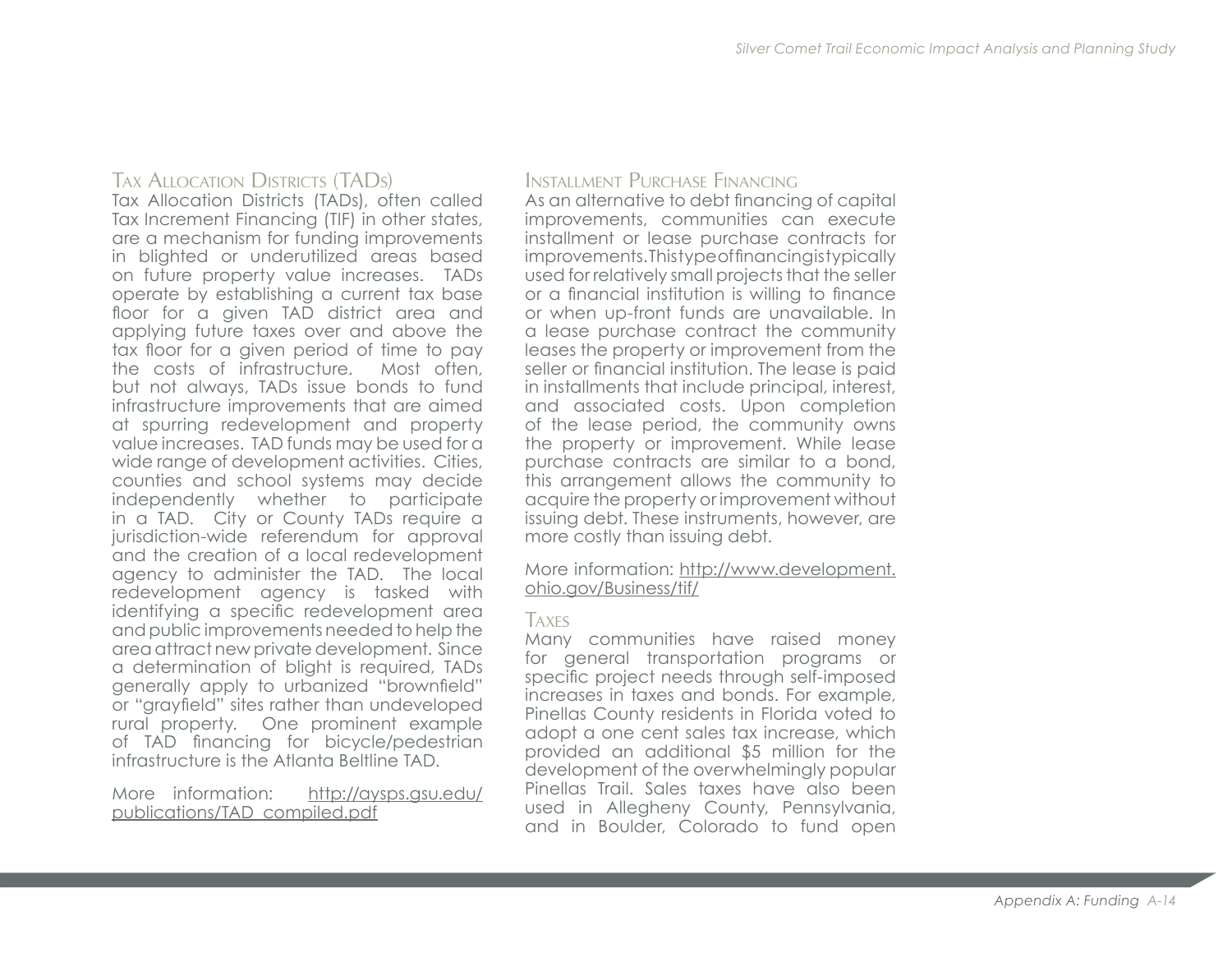space projects. A gas tax is another method used by some municipalities to fund public improvements. A number of taxes provide direct or indirect funding for the operations of local governments and public improvement projects that can be used for bicycle and pedestrian facilities. Some of them are:

# Special Purpose Local Option Sales Taxes (SPLOST)

In Georgia, sales tax is imposed on all retail sales, leases and rentals of most goods, as well as taxable services (occupancy taxes fall under this category as well). Georgia cities and counties have the option of imposing an additional Special Purpose Local Option Sales Tax (SPLOST). State law requires approval of a resolution to establish a SPLOST by a countywide referendum with a defined end date. SPLOST funds can only be applied to specified capital improvement projects. The City of Thomasville, Georgia has recently approved a SPLOST program for the construction of multi-use trails.

More information: http://www.gasplost.org/

#### PROPERTY TAX

Property taxes generally support a significant portion of a municipality's activities. However, the revenues from property taxes can also be used to pay debt service on general obligation bonds issued to finance greenway system acquisitions. Because of limits imposed on tax rates, use of property taxes to fund greenways could limit the municipality's ability to raise funds for other

activities. Property taxes can provide a steady stream of financing while broadly distributing the tax burden. In other parts of the country, this mechanism has been popular with voters as long as the increase is restricted to parks and open space. Note, other public agencies compete vigorously for these funds, and taxpayers are generally concerned about high property tax rates.

#### More information: https://etax.dor.ga.gov/ ptd/adm/about.aspx

# Excise Taxes

Excise taxes are taxes on specific goods and services. These taxes require special legislation and funds generated through the tax are limited to specific uses. Examples include lodging, food, and beverage taxes that generate funds for promotion of tourism, and the gas tax that generates revenues for transportation related activities.

# **FFFS**

A variety of fee options have been used by local jurisdictions to assist in funding pedestrian and bicycle improvements. Enabling actions may be required for a locality to take advantage of these tools.

# STORM WATER UTILITY FEES

Greenway trail property may be purchased with storm water fees, if the property in question is used to mitigate floodwater or filter pollutants. Storm water charges are typically based on an estimate of the amount of impervious surface on a user's property.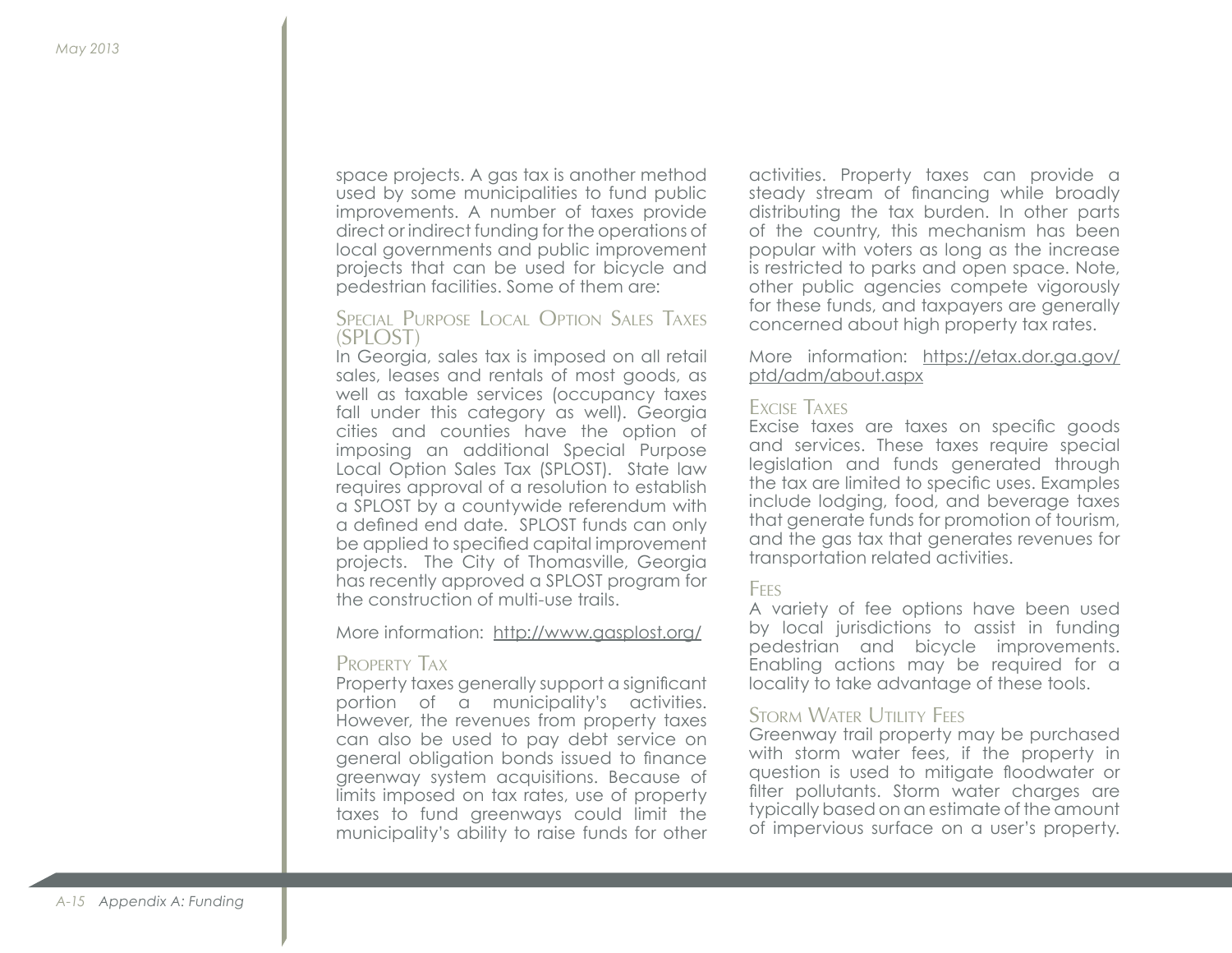Impervious surfaces (such as rooftops and paved areas) increase both the amount and rate of storm water runoff compared to natural conditions. Such surfaces cause runoff that directly or indirectly discharge into public storm drainage facilities and create a need for storm water management services. Thus, users with more impervious surface are charged more for storm water service than users with less impervious surface. The rates, fees, and charges collected for storm water management services may not exceed the costs incurred to provide these services.

# Impact Fees

Developers can be required to pay impact fees through local enabling legislation. Impact fees, which are also known as capital contributions, facilities fees, or system development charges, are typically collected from developers or property owners at the time of building permit issuance to pay for capital improvements that provide capacity to serve new growth. The intent of these fees is to avoid burdening existing customers with the costs of providing capacity to serve new growth so that "growth pays its own way." Communities that institute impact fees must develop a sound financial model that enables policy makers to justify fee levels for different user groups, and to ensure that revenues generated meet (but do not exceed) the needs of development. Factors used to determine an appropriate impact fee amount can include: lot size, number of occupants,

and types of subdivision improvements. A developer may reduce the impacts (and the resulting impact fee) by paying for onor offsite pedestrian improvements that will encourage residents/tenants to walk or use transit rather than drive. Establishing a clear nexus or connection between the impact fee and the project's impacts is critical in avoiding a potential lawsuit.

More information: http://www. dca.state.ga.us/development/ PlanningQualityGrowth/programs/ impactfees.asp

# In-Lieu-Of Fees

As an alternative to requiring developers to dedicate on-site greenway or pedestrian facility that would serve their development, some communities provide a choice of paying a front-end charge for off-site protection of pieces of the larger system. Payment is generally a condition of development approval and recovers the cost of the off- site land acquisition or the development's proportionate share of the cost of a regional facility serving a larger area. Some communities prefer in-lieu-of fees. This alternative allows community staff to purchase land worthy of protection rather than accept marginal land that meets the quantitative requirements of a developer dedication but falls short of qualitative interests.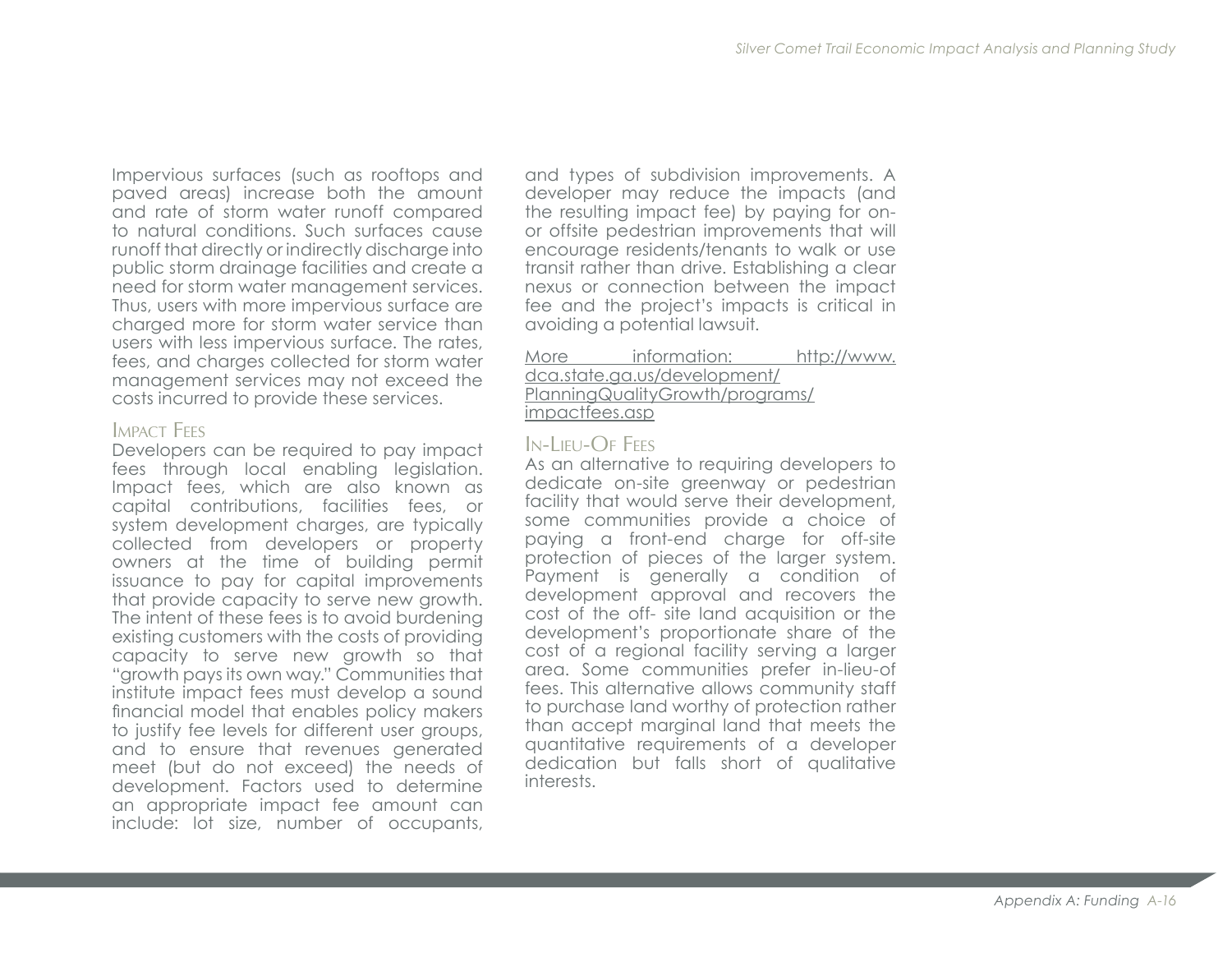#### BONDS AND LOANS

Bonds have been a very popular way for communities across the country to finance their pedestrian and greenway projects. A number of bond options are listed below. Contracting with a private consultant to assist with this program may be advisable. Since bonds rely on the support of the voting population, an education and awareness program should be implemented prior to any vote. Billings, Montana used the issuance of a bond in the amount of \$599,000 to provide the matching funds for several of their TEA-21 enhancement dollars. Austin, Texas has also used bond issues to fund a portion of its bicycle and trail system.

#### Revenue Bonds

Revenue bonds are bonds that are secured by a pledge of the revenues from a specific local government activity. The entity issuing bonds pledges to generate sufficient revenue annually to cover the program's operating costs, plus meet the annual debt service requirements (principal and interest payment). Revenue bonds are not constrained by the debt ceilings of general obligation bonds, but they are generally more expensive than general obligation bonds.

#### General Obligation Bonds

Cities, counties, and service districts generally are able to issue general obligation (G.O.) bonds that are secured by the full faith and credit of the entity. A general obligation

pledge is stronger than a revenue pledge, and thus may carry a lower interest rate than a revenue bond. The local government issuing the bonds pledges to raise its property taxes, or use any other sources of revenue, to generate sufficient revenues to make the debt service payments on the bonds. Frequently, when local governments issue G.O. bonds for public enterprise improvements, the public enterprise will make the debt service payments on the G.O. bonds with revenues generated through the public entity's rates and charges. However, if those rate revenues are insufficient to make the debt payment, the local government is obligated to raise taxes or use other sources of revenue to make the payments. Bond measures are typically limited by time, based on the debt load of the local government or the project under focus. Funding from bond measures can be used for right-of-way acquisition, engineering, design, and construction of pedestrian and bicycle facilities. Voter approval is required.

#### Special Assessment Bonds

Special assessment bonds are secured by a lien on the property that benefits from the improvements funded with the special assessment bond proceeds. Debt service payments on these bonds are funded through annual assessments to the property owners in the assessment area.

#### State Revolving Fund Loans

Initially funded with federal and state money, and continued by funds generated by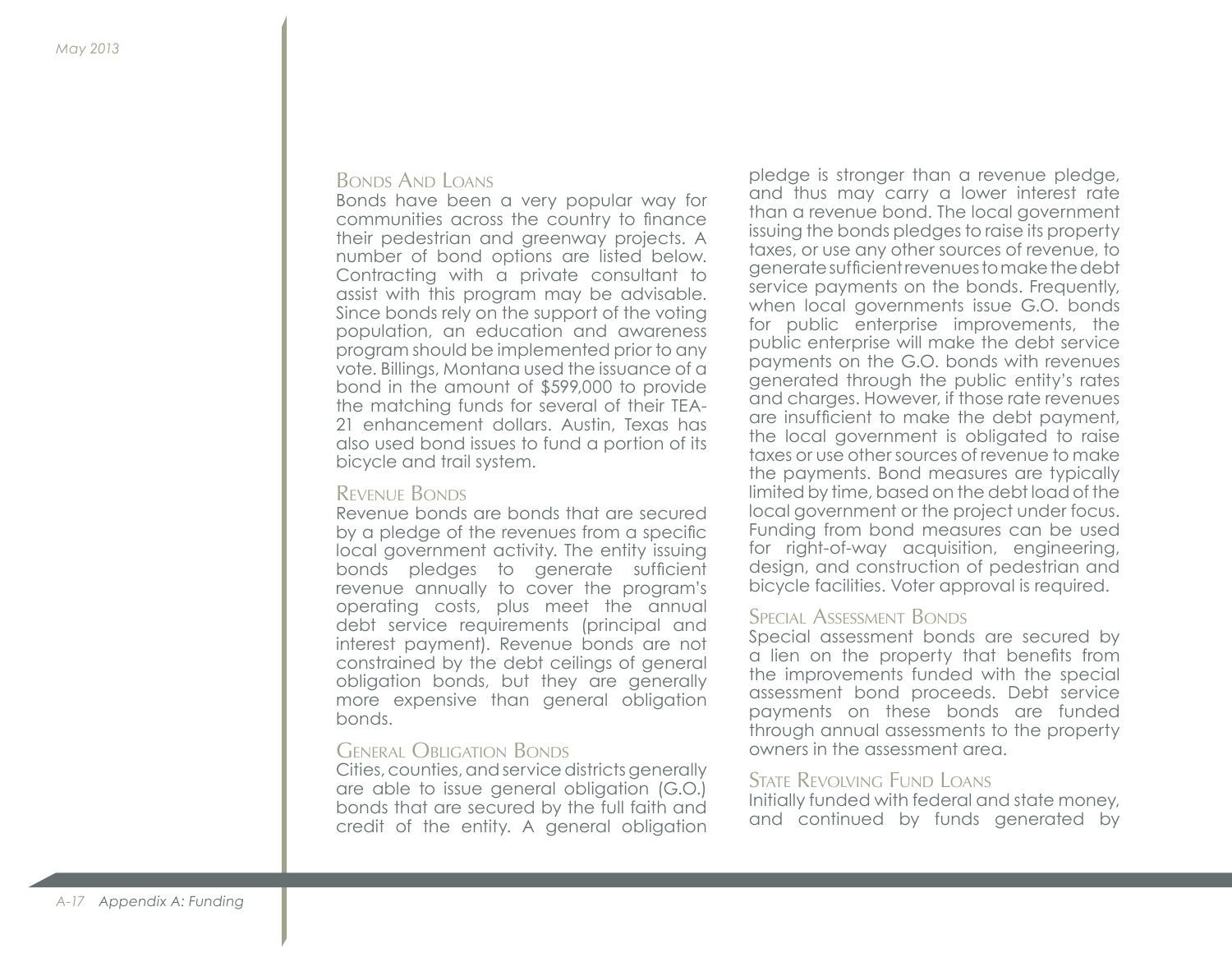repayment of earlier loans, State Revolving Funds (SRFs) provide low interest loans for local governments to fund water pollution control and water supply related projects including many watershed management activities. These loans typically require a revenue pledge, like a revenue bond, but carry a below market interest rate and limited term for debt repayment (20 years).

# Funds From Private Foundations &

# Organizations

Many communities have solicited greenway and pedestrian infrastructure funding assistance from private foundations and other conservation-minded benefactors.

# PATH FOUNDATION

The PATH Foundation is a non-profit organization that partners with state and local governments to fund the construction and maintenance of trails in Georgia. Since its inception, the PATH foundation has constructed more than 160 miles of hiking, biking, and walking trails, including the Silver Comet Trail. PATH foundation staff provides assistance to local governments in planning, designing, building and maintaining trail projects. The foundation has created a "PATH Standard" for trail facilities to provide regular specifications for multi-use paths. The PATH Foundation has conducted several successful capital campaigns to solicit donations from charitable foundations and individual donors. In some cases, PATH provides matching funds to finance the development of trails. The PATH foundation also sponsors an "Adopt a Trail" program to coordinate volunteers for supplemental maintenance programs. Numerous local charitable organizations and business interests have provided support for the PATH foundation, including the James M. Cox Foundation, Arthur M. Blank Family Foundation, Georgia-Pacific Foundation, Georgia Power Foundation, Northside Hospital Foundation, SunTrust Bank Atlanta Foundation, Turner Broadcasting System, The Wachovia Foundation, and the Robert W. Woodruff Foundation.

#### More information: http://pathfoundation. org/

# The Robert Wood Johnson Foundation

The Robert Wood Johnson Foundation was established in 1972 and today it is the largest U.S. foundation devoted to improving the health and health care of all Americans. Grant making is concentrated in four areas: To assure that all Americans have access to basic health care at a reasonable cost To improve care and support for people with chronic health conditions To promote healthy communities and lifestyles To reduce the personal, social and economic harm caused by substance abuse: tobacco, alcohol, and illicit drugs.

More information: http://www.rwjf.org/ grants/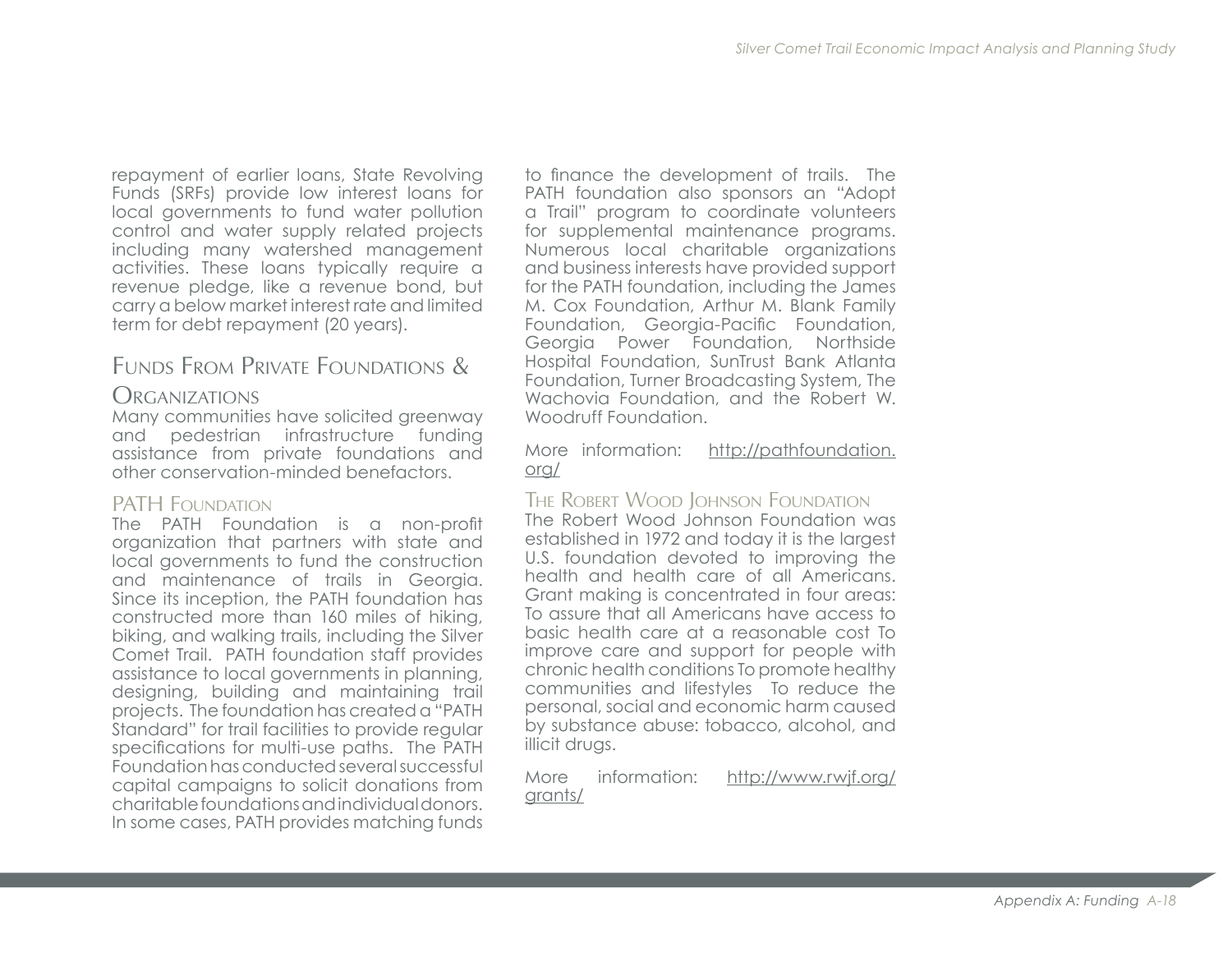#### REI Grants

REI is dedicated to inspiring people to love the outdoors and take care of the places they love. REI focuses philanthropic efforts on supporting and promoting participation in active volunteerism to care for public lands, natural areas, trails and waterways. This focus engages a full spectrum of REI resources to mobilize communities around outdoor stewardship. The store teams cultivate strong partnerships with local nonprofit organizations that engage individuals, families and entire communities in outdoor volunteer stewardship. REI stores use their public visibility, staff support and online communication tools to connect people to the stewardship opportunities hosted by their partners. These store resources thereby drive customers' attention, awareness and involvement in support of partner programs and needs. REI also supports local partners financially with grant funding. The grants program begins with nominations from store teams who select the local non-profits with whom they've developed enduring and meaningful partnerships. Nominated partners are then invited to submit applications for grant funding. REI grants provide partner organizations with the resources and capacity to organize stewardship activities and get volunteers involved.

More information: http://www.rei.com/ about-rei/grants02.html

### WALMART STATE GIVING PROGRAM

The Walmart Foundation financially supports projects that create opportunities for better living. Grants are awarded for projects that support and promote education, workforce development/ economic opportunity, health and wellness, and environmental sustainability. Both programmatic and infrastructural projects are eligible for funding. State Giving Program grants start at \$25,000, and there is no maximum award amount. The program accepts grant applications on an annual, state by state basis January 2nd through March 2nd.

More information:

#### http://walmartstores.com/ CommunityGiving/8168.aspx?p=8979

#### The Rite Aid Foundation Grants

The Rite Aid Foundation is a foundation that supports projects that promote health and wellness in the communities that Rite Aid serves. Award amounts vary and grants are awarded on a one year basis. A wide array of activities are eligible for funding, including infrastructural and programmatic projects.

More information: http://www.riteaid.com/ company/com munity/foundation.jsf

# Bank Of America Charitable Foundation,<br>Inc

The Bank of America Charitable Foundation is one of the largest in the nation. The primary grants program is called Neighborhood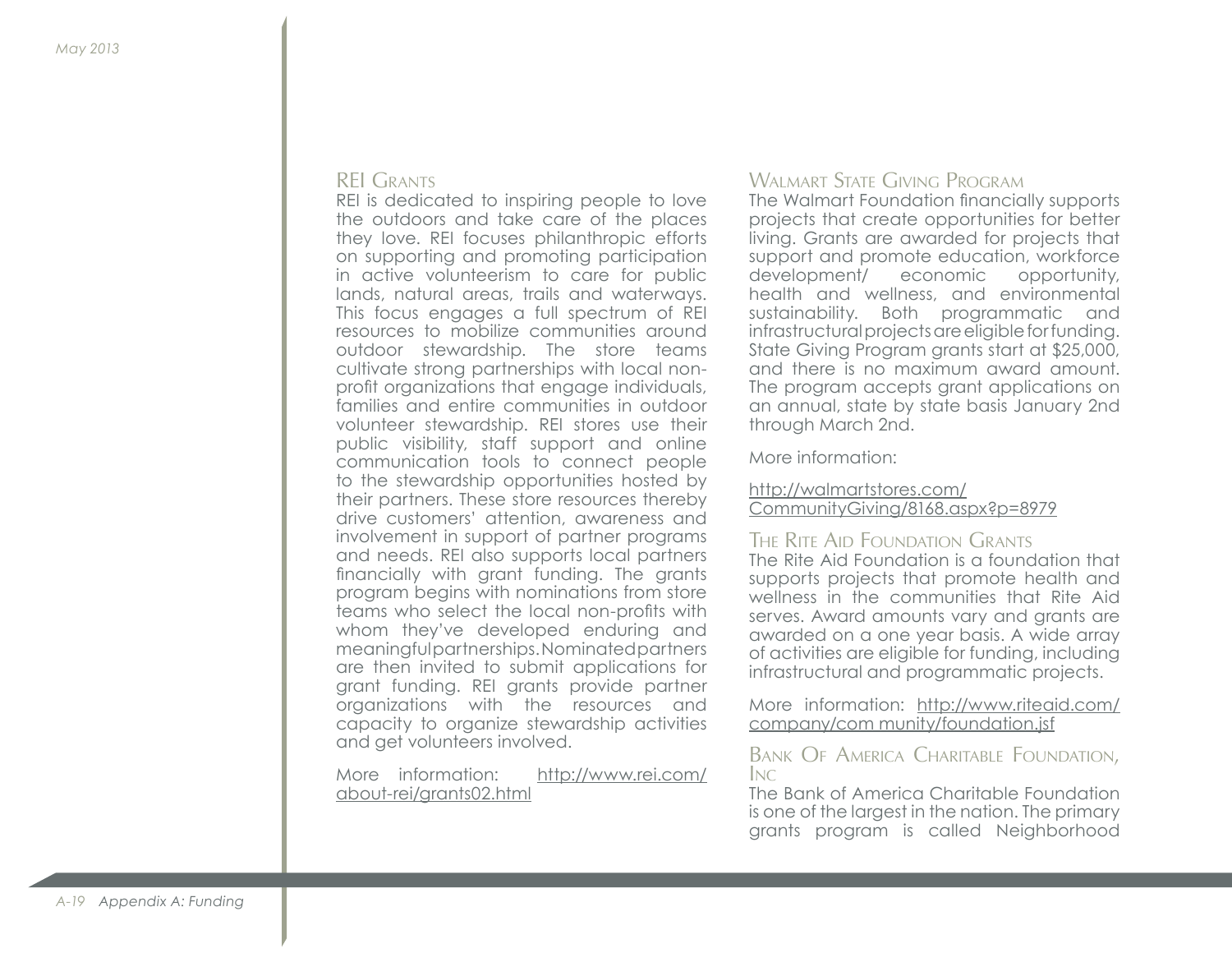Excellence, which seeks to identify critical issues in local communities. Another program that applies to greenways is the Community Development Programs, and specifically the Program Related Investments. This program targets low and moderate income communities and serves to encourage entrepreneurial business development.

#### More information: http://www. bankofamerica.com/foundation

# The Trust For Public Land

Land conservation is central to the mission of the Trust for Public Land (TPL). Founded in 1972, the Trust for Public Land is the only national nonprofit working exclusively to protect land for human enjoyment and well being. TPL helps conserve land for recreation and spiritual nourishment and to improve the health and quality of life of American communities.

# More information: http://www.tpl.org

# National Trails Fund

American Hiking society created the National Trails Fund in 1998 as the only privately supported national grants program providing funding to grassroots organizations working toward establishing, protecting, and maintaining foot trails in America. The society provides funds to help address the \$200 million backlog of trail maintenance. National Trails Fund grants help give local organizations the resources they need to secure access, volunteers, tools and materials to protect

America's cherished public trails. To date, American Hiking has granted more than \$240,000 to 56 different trail projects across the U.S. for land acquisition, constituency building campaigns, and traditional trail work projects. Awards range from \$500 to \$10,000 per project. Projects the American Hiking Society will consider include: Securing trail lands, including acquisition of trails and trail corridors, and the costs associated with acquiring conservation easements; Building and maintaining trails that will result in visible and substantial ease of access, improved hiker safety, and/or avoidance of environmental damage; Constituency building surrounding specific trail projects, including volunteer recruitment and support.

More information: http://www. americanhiking.org/

# The Conservation Alliance

The Conservation Alliance is a non-profit organization of outdoor businesses whose collective annual membership dues support grassroots citizen-action groups and their efforts to protect wild and natural areas. One hundred percent of its member companies' dues go directly to diverse, local community groups across the nation For groups who seek to protect the last great wild lands and waterways from resource extraction and commercial development, the Alliance's grants are substantial in size (about \$35,000 each), and have often made the difference between success and defeat. Since its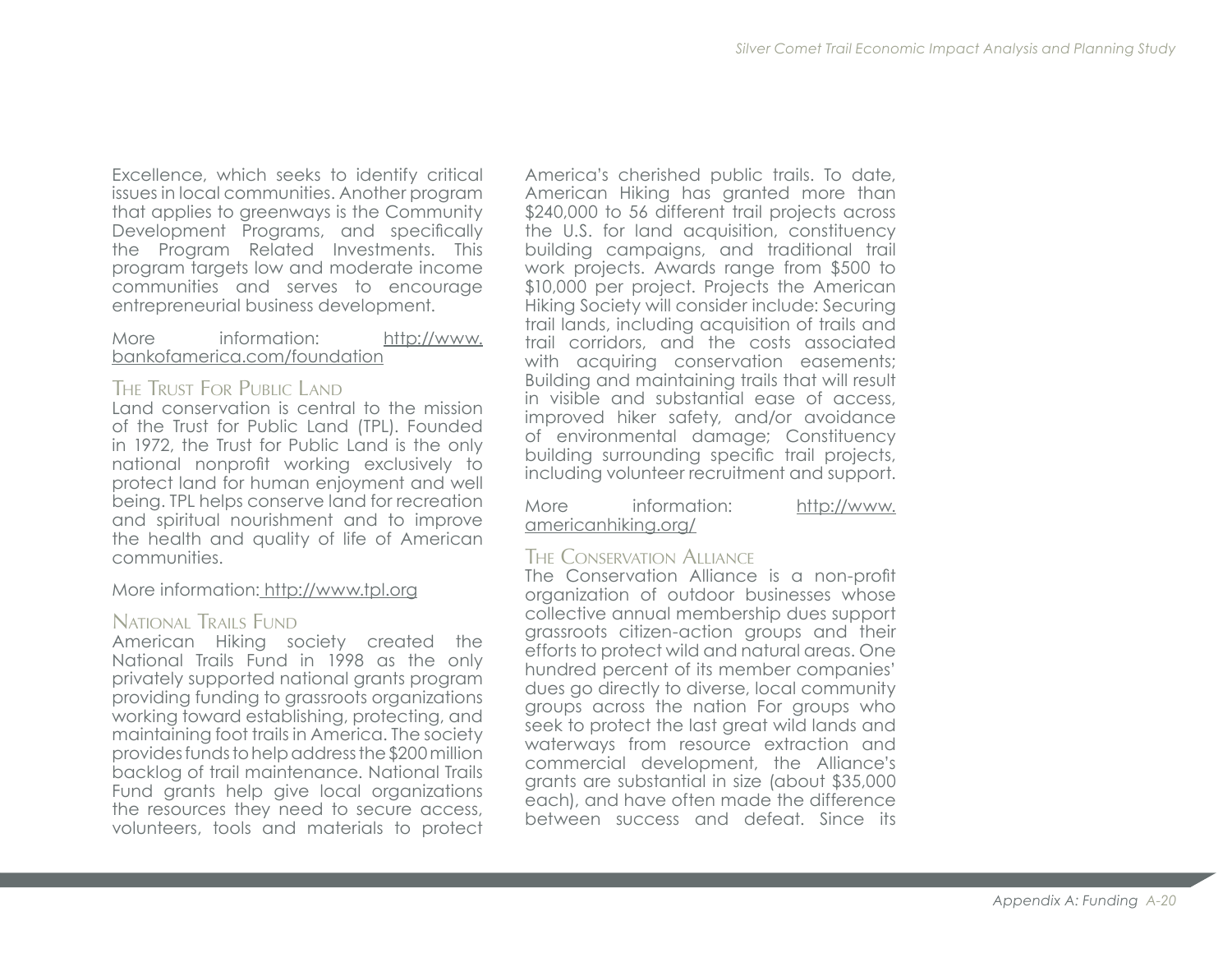inception in 1989, The Conservation Alliance has contributed \$4,775,059 to grassroots environmental groups across the nation, and its member companies are proud of the results: To date the groups funded have saved over 34 million acres of wild lands and 14 dams have been either prevented or removed-all through grassroots community efforts. The Conservation Alliance is a unique funding source for grassroots environmental groups. It is the only environmental grant maker whose funds come from a potent yet largely untapped constituency for protection of ecosystems - the non-motorized outdoor recreation industry and its customers. This industry has great incentive to protect the places in which people use the clothing, hiking boots, tents and backpacks it sells. The industry is also uniquely positioned to educate outdoor enthusiasts about threats to wild places, and engage them to take action. Finally, when it comes to decisionmakers – especially those in the Forest Service, Nation-al Park Service, and Bureau of Land Management, this industry has clout - an important tool that small advocacy groups can wield. The Conservation Alliance Funding Criteria:

- The Project should be focused primarily on direct citizen action to protect and enhance our natural resources for recreation.
- The Alliance does not look for mainstream education or scientific research projects, but rather for active

campaigns.

- All projects should be quantifiable, with specific goals, objectives and action plans and should include a measure for evaluating success.
- The project should have a good chance for closure or significant measurable results over a fairly short term (one to two years).
- Funding emphasis may not be on general operating expenses or staff payroll.

#### More information: http://www. conservationalliance.com/grants

# Bike Belong Grants

The Bikes Belong Grant program funds important and influential projects that leverage federal funding and build momentum for bicycling in communities across the U.S. These projects include greenways and rail trails accessible by pedestrians and bicyclists. Applicants can request a maximum amount of \$10,000 for their project, and priorities are given to areas that have not received Bikes Belong funding in the past three years. A new Bikes Belong opportunity is Community Partnership Grants. These grants are designed to foster and support partnerships between city or county governments, non-profit organizations, and local businesses to improve the environment for bicycling in the community. Grants will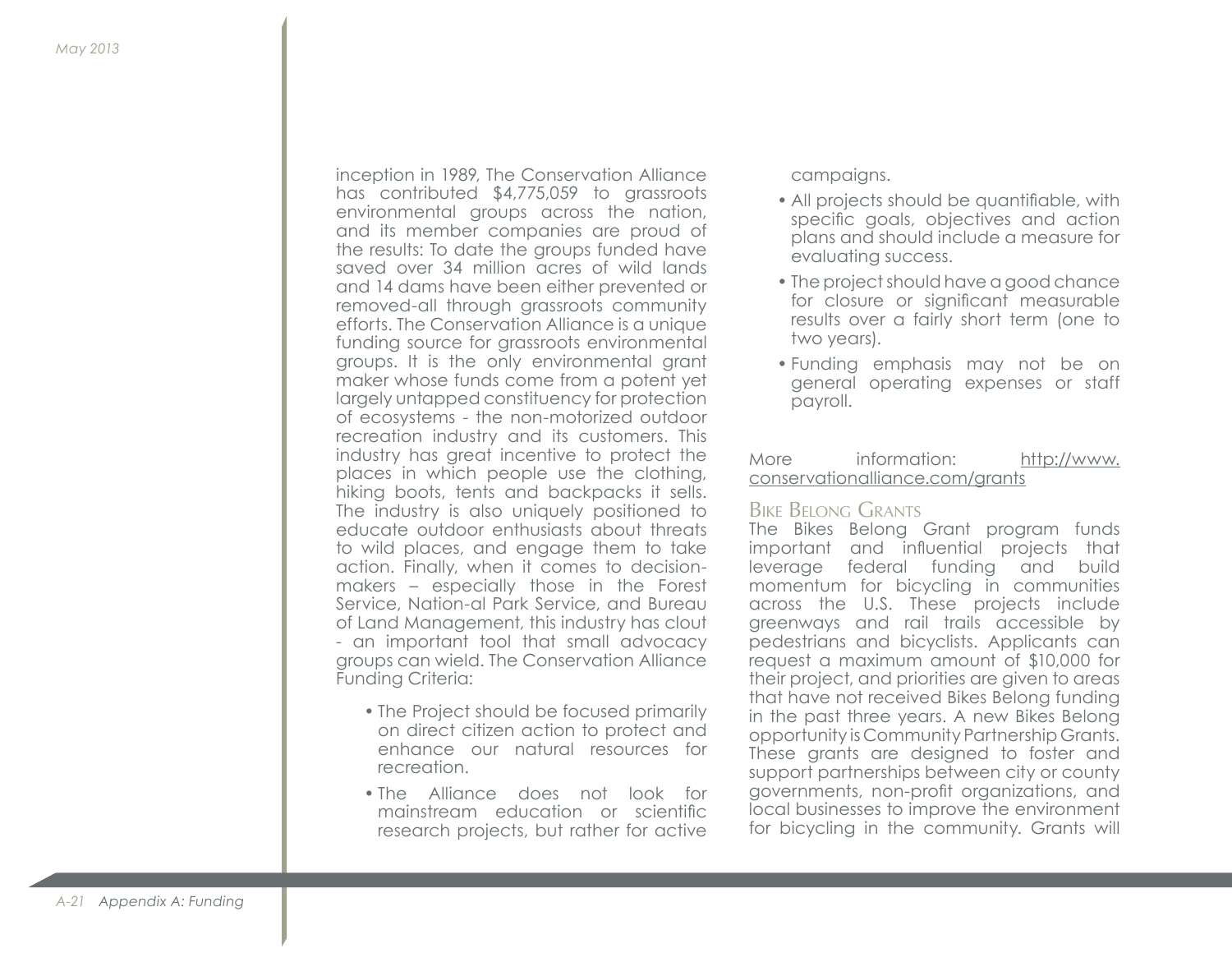primarily fund the construction or expansion of facilities such as bike lanes, trails, and paths. The lead organization must be a non-profit organization with IRS 501(c)3 designation or a city or county government office.

More information: http://www.bikesbelong. org/grants/

# The Cinergy Foundation

The Cinergy Foundation places special emphasis on projects that help communities help themselves. The Foundation supports local community, civic and leadership development projects. The Cinergy Foundation also views community foundations as positive vehicles for sustaining the longterm health of a community and promoting philanthropic causes. Infrastructure needs by a community will not be considered. The Cinergy Foundation supports health and social service programs which promote healthy life styles and preventative medical care. United Way campaigns are included in Health and Social Services funding.

#### More information: http://www.cinergy.com/ foundation/categories.asp

# LOCAL TRAIL SPONSORS

A sponsorship program for trail amenities allows smaller donations to be received from both individuals and businesses. Cash donations could be placed into a trust fund to be accessed for certain construction or acquisition projects associated with the greenways and open space system. Some recognition of the donors is appropriate and can be accomplished through the placement of a plaque, the naming of a trail segment, and/or special recognition at an opening ceremony. Valuable in-kind gifts include donations of services, equipment, labor, or reduced costs for supplies.

# Corporate Donations

Corporate donations are often received in the form of liquid investments (i.e. cash, stock, bonds) and in the form of land. Municipalities typically create funds to facilitate and simplify a transaction from a corporation's donation to the given municipality. Donations are mainly received when a widely supported capital improvement program is implemented. Such donations can improve capital budgets and/ or projects.

# Private Individual Donations

Private individual donations can come in the form of liquid investments (i.e. cash, stock, bonds) or land. Municipalities typically create funds to facilitate and simplify a transaction from an individual's donation to the given municipality. Donations are mainly received when a widely supported capital improvement program is implemented. Such donations can improve capital budgets and/ or projects.

# Fundraising / Campaign Drives<br>Organizations and individuals

Organizations and individuals can participate in a fundraiser or a campaign drive. It is essential to market the purpose of a fundraiser to rally support and financial